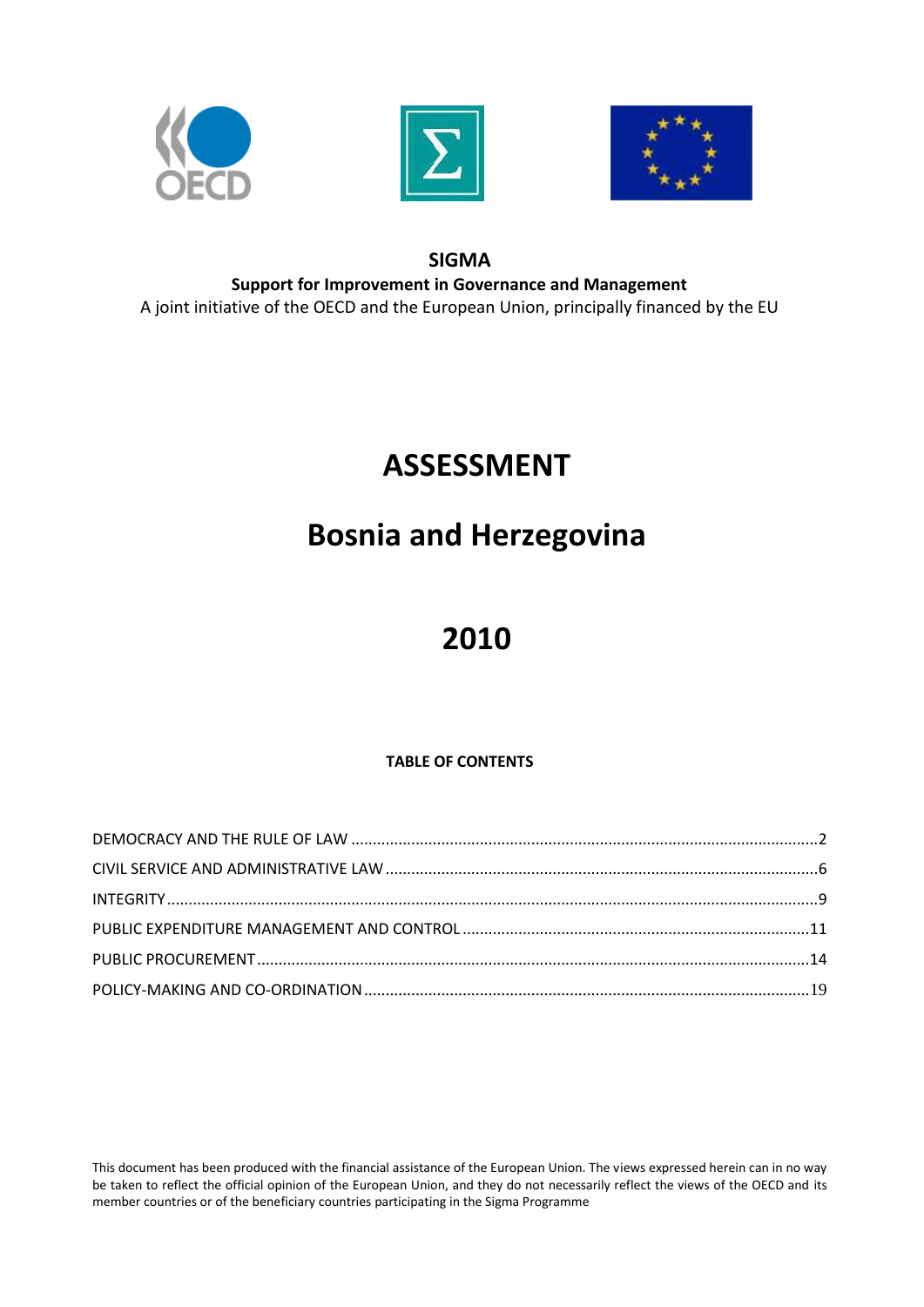## <span id="page-1-0"></span>**DEMOCRACY AND THE RULE OF LAW**

The economic situation and consequent fiscal difficulties will have a negative impact on the timing and feasibility of Public Administration Reform (PAR) actions. The authorities may rely more heavily on donor funds to pursue PAR activities, thus making donor co-ordination even more necessary. Current public administration reform efforts are likely to have little impact on real administrative performance because the focal problems are political rather than administrative. The exception may be the Republika Srpska, where the entity's public administration is steadily improving if compared with the other entities, but it still needs major reforms if its governance system is to be aligned with mainstream EU Member States.

#### *Democracy*

The underlying reason for major deficiencies in the governance system is the lack of respect for fundamental democratic tenets (individual political rights versus ethnic or group-based), the disrespect of the law and existing institutions by major actors, whether they be parliament, the executive or the judiciary, or civil society and its organisations. This is a matter of democratic and legal culture. The international community, which itself sometimes overrides constitutional constraints in order to pursue political objectives (however laudable those might be) , should cease promoting legal and managerial solutions that do not fit the stage of development of the institutions that exist in BiH or its constitution. Some partial solutions to problems may undermine the rule of law and make current tensions more acute. For example, the international community exercised strong political pressure to present the need for a unified police force as a European standard, when it is not, and when the BiH constitution allows the entities to create their own particular police corps, whereas the common institutions do not have that competence under the Dayton Peace Agreement.

The current electoral system and the institutions formed thereof have been found (again) to be in contradiction of the European Charter of Human Rights, as has been reiterated by the European Court of Human Rights1.

The freedom of the media has been further endangered since the last assessment. The Republika Srpska (RS) Government recently approved a subsidy for local media from the Entity budget which amounts to 5 million convertible marks. Reportedly, only the Swiss-owned newspaper Euroblic rejected the subsidy. In the current context, the opposition parties in the RS have only limited possibilities to make their voice heard in the media.

#### *Rule of law*

-

The extent to which the public governance system adequately respects the Rule of Law (i.e., a set of principles that require a separation of powers between the judicial, executive and legislative branches of government, compliance with the law by government, individuals and economic

 $^1$  Recently in the case Sejdjc and Finci v. Bosnia and Herzegovina (22 December 2009)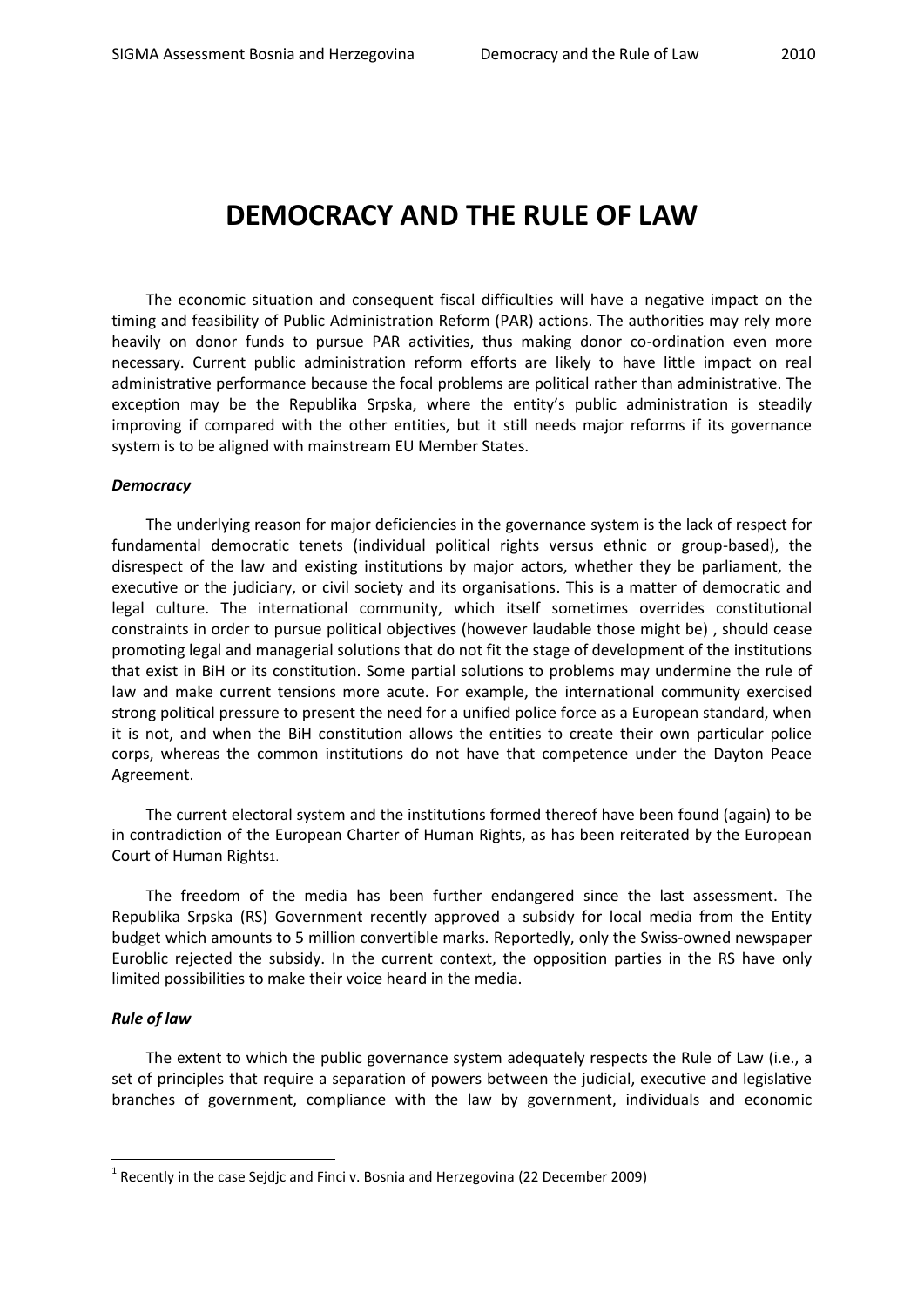operators, the proper functioning of the judiciary and the consistent application of fair procedures by the administration) remains a serious source of concern.

The poor quality of legislation is still a common problem. Major reasons for insufficient quality of legislation include: a fragmented governance system with multiple veto points; deficient law drafting capacity in ministries and administrative bodies; inadequate consultation with regulated communities; poor translations of European laws and adoption of laws drafted by international consultants from alien contexts resulting in a system rich in written laws but poor in laws that effectively regulate in accordance with their intended purpose; inadequate attention to implementation issues during drafting; constrained potential for parliament to scrutinise government proposals adequately.

The international community should better co-ordinate its efforts to ensure a coherent style throughout the legal framework, to make it comprehensive, consistent and transparent. The legal tradition derives from continental European law; there is now a mixture of legal styles from various continental as well as common law traditions. The incompatibilities amongst different laws and legal styles have weakened consistency, accountability and enforcement. They provide scope for subjective interpretation of law, while leaving some parts of the governance framework unregulated. The different legal styles create inconsistent and inappropriate institutions and hinder the development and understanding of democracy, professionalism, transparency, and accountability.

Implementation of laws remains a problem. This is exacerbated because the social and political role of the law is not fully understood. Frequently, public sector institutions do not hesitate to disregard legal provisions or binding procedures as they see fit. This problem seems to be a matter of legal culture, which needs to gradually evolve through a long-term process.

#### *Constitution*

The Dayton constitutional set-up was decisive in ending the war on BiH's territory, but deprived local politicians of responsibility and real accountability, as these were assumed by the international community, mainly through the Office of the High Representative (article 5 Annex X of the General Framework Agreement). This set-up is an unsuitable basis for an effective democratic state, as it preempts the possibility of creating a sufficiently empowered central state, while enshrining an ethnic and religious-based polity. Furthermore, the current Constitution has generated an extraordinary and unmanageable collection of legal orders with 14 governments, including the State, the Federation, Republika Srpska (RS) and the cantons (not counting Brčko). The constitutional system distributes veto rights widely amongst political actors and over numerous "veto points" on a multiplicity of so-called "vital national2 interests". The system is inimical to rational decision-making and prevents the emergence of a habit of political compromise inherent to any democratic regime. The State has, in reality, almost no power to modify the power sharing arrangements, which are protected by the international community. An assessment of the effectiveness of the functioning of the State cannot be decoupled from an assessment of the functioning of the international community, its capacities, and the checks and balances under which it operates. The international community has tried several times, since 2006, to achieve a more workable constitutional set-up but has so far not succeeded. BiH's current constitutional set-up therefore continues to be incompatible with the current requirements for EU membership.

-

<sup>&</sup>lt;sup>2</sup> Meaning Bosniak, Croat or Serb communities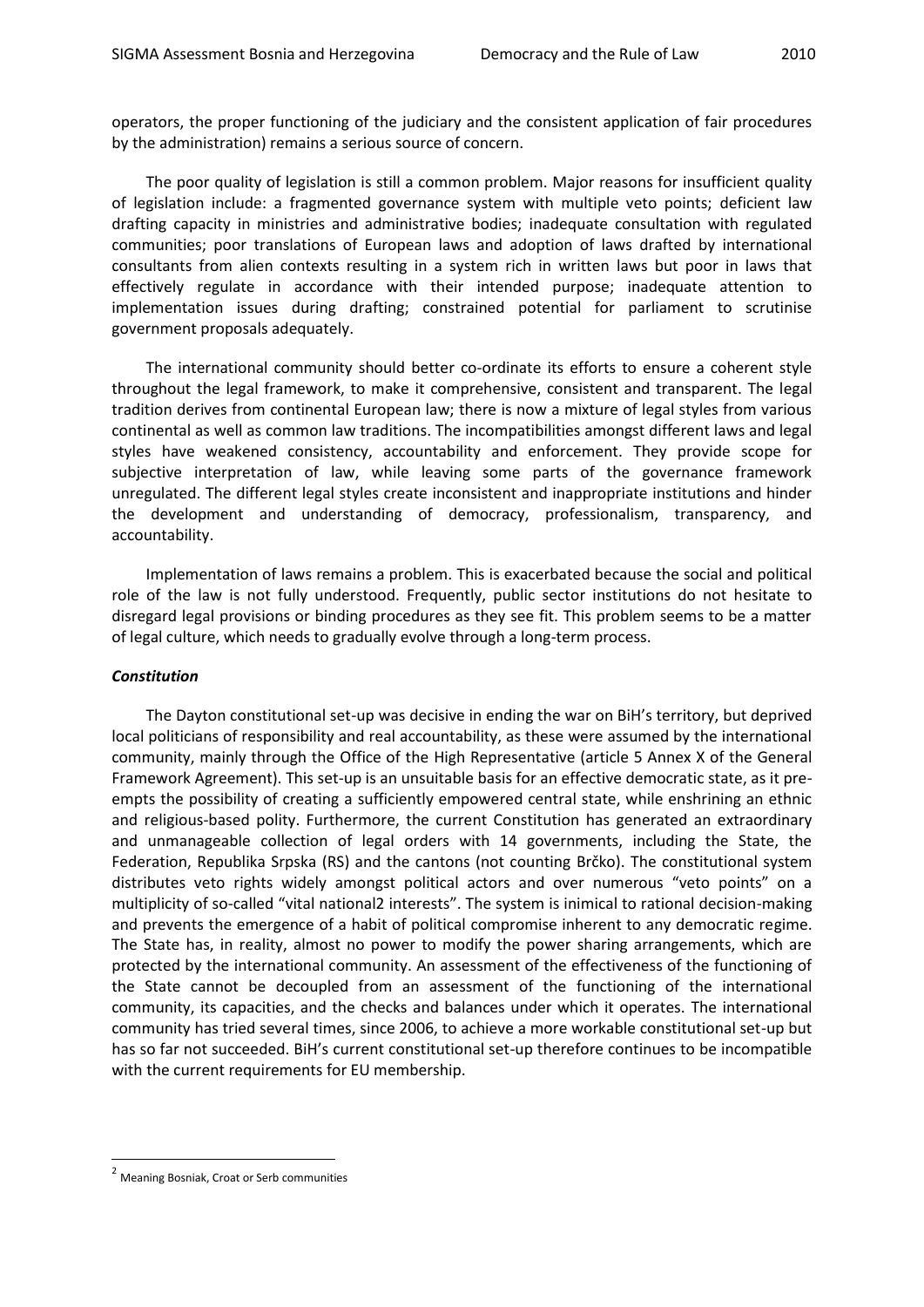#### *Parliament*

The legislative function of the Parliaments is directly affected by the weaknesses of the Constitution and the weak professional policy capacities of both the international community and the governments. The religiously and ethnically based distribution of parliamentary seats, based on 1991 census data, and recurrent ethnic-based voting by the electorate, not only reduces the Parliaments' public legitimacy, but also their ability to contribute solutions to the actual problems affecting the country: poverty, unemployment, ethnic and religious hatred and a dysfunctional public administration and other institutions.

#### *Government*

The system of multiple governments with radically opposed political agendas is aggravated by the weak influence and power of the central institutions of the State. The large reform plan – the implementation by the State, Entities, and the Brčko District of a joint programme to reform their Centres of Government (the "Blueprint Project") – is delayed (still in a tendering process).

A Commission on European integration, chaired by the Director of the Directorate of European Integration, manages European Integration (EI). 7 working groups on European integration have been formed. The idea of establishing 14 working groups, in line with the Stabilisation and Association Agreement, has been abandoned, and the plan is now to establish 35 working groups in line with the Negotiating Chapters. There has been some strengthening of coordination mechanisms. Some State ministries established Units for European Integration, but this process is not yet complete.

#### *Public administration*

The public administration is overall characterised by its ineffectiveness at the State level and by its politicisation in RS and FBiH. The multiplicity of governments, and their internal staffing and organisations, make governance as a whole a severe drain on national resources. The notion of public management – which means skills, authority, responsibility and accountability – is not understood; the merit principle is not assured in staffing and staff are under-qualified. Since the last Sigma assessment, positive developments in civil service and administrative law have generally been limited and uneven across BiH, with Republika Srpska progressing more rapidly than the State level, FBiH, and the Brcko District. Efforts to reform the public administration in BiH have little or no political support from the domestic political forces and have failed to address the acute problems of the administration.

Public expenditure management developments in BiH over the last year were mainly influenced by a Standby Agreement (SBA) with the IMF, to address a severe drop in public revenues and the fragility of the FBiH's position in particular. The arrangement calls for a range of reforms in both entities and requires (among other measures) the adoption of a new Law on Salaries for public sector employees, a Law on Fiscal Responsibility to ensure that no law is adopted without prior analysis of the fiscal implications, and a range of legislation regulating the issue of transfer payments for war veterans and other social categories. The SBA also requires cuts to the wage bill, budget adjustments, and some amendments to the organic budget laws.

However, the lack of co-ordination between the different levels of government in the budgetsetting process (e.g. agreement on appropriate fiscal parameters) and at the budget execution level (e.g. lack of co-ordination in the development of treasury systems), together with weak budget planning and management capacities at all levels, seriously weakens the system.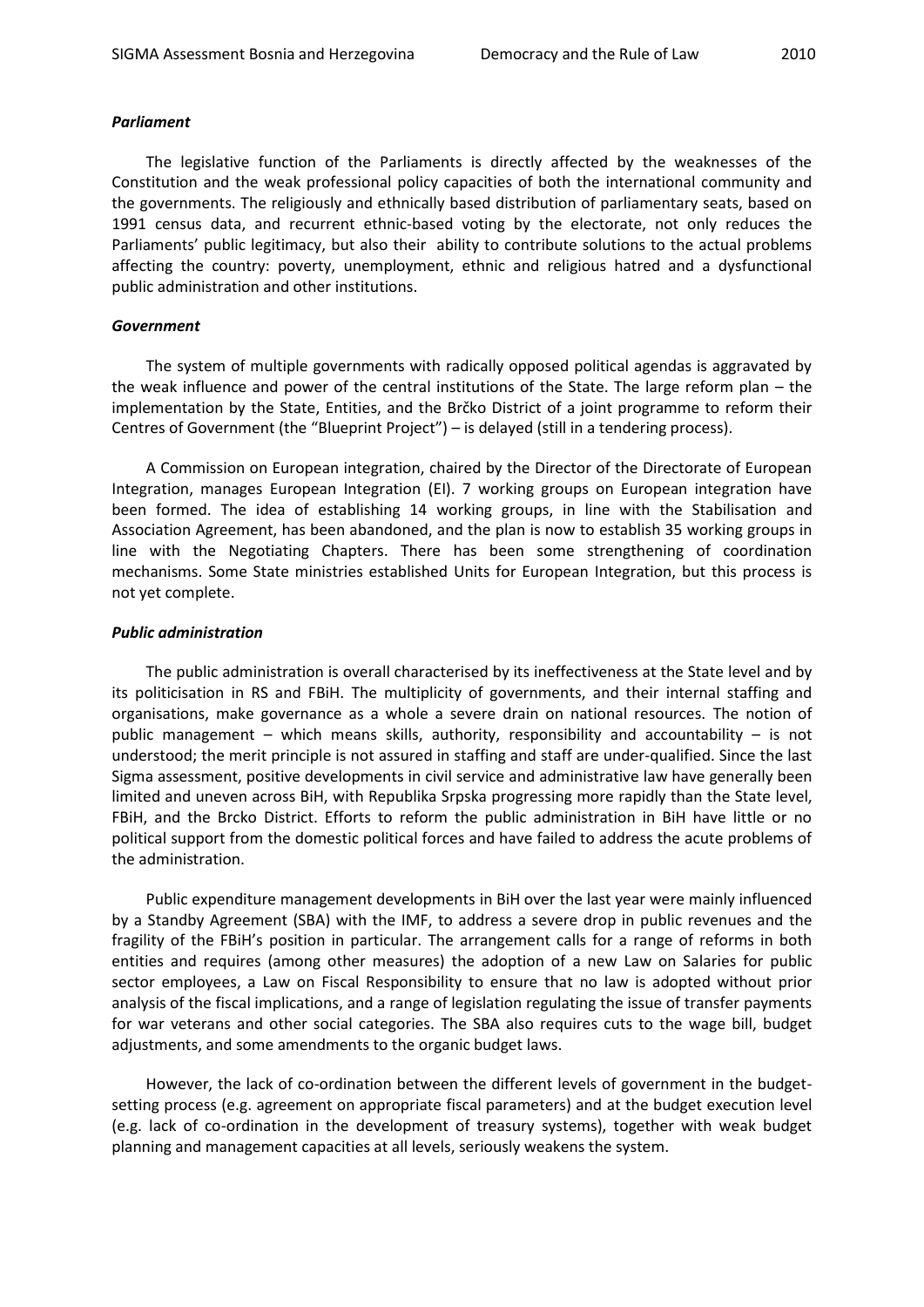No real progress can be observed with regard to Public Internal Financial Control (PIFC). The most important developments over the last year have been the finalisation of the three PIFC policy papers and the adoption of the BiH's PIFC policy paper in December 2009. The adoption of the policy papers in the entities is still pending. The introduction of PIFC may be inhibited by the lack of understanding and delegation of responsibilities within public organisations. The overall PIFC system shows unbalanced development. External audit has developed strongly at the technical level (supported by the Swedish International Development Agency), but this has had limited impact on the reality of the budget execution. The supreme audit institutions (SAIs) have no constitutional standing and their reports are not fully used by the Parliaments.

The public procurement reform has been stalled for a number of years. Since 2007 all initiatives to modernise the Public Procurement Law have failed in parliament. The regulation of concessions and public-private partnerships (PPPs) remains worrisome; it is fragmented and lacks transparency and openness.

#### *Judiciary*

No legal certainty can be guaranteed in a country where there is no supreme judicial instance empowered to unify legal doctrine and impose its legal interpretation on lower courts. The organisation of administrative justice needs to be done countrywide and needs to be established as a clearly designed hierarchy of courts. The current set-up for administrative justice is unfit to guarantee that the various existing administrations will abide by the rule of law. A countrywide unified law on administrative justice is needed and it should endow administrative courts with full jurisdiction and create better instruments to oblige administrative authorities to "refer the file" to the court and to ensure more effective enforcement of administrative court rulings pronounced against public authorities. However, the constitutional basis for such a court is missing. The relevant authorities have not commenced the implementation of the National Judicial Reform Strategy agreed in the framework of the Peace Implementation Council and Council of Europe.

#### *Anti-corruption*

Corruption remains a very serious problem and government efforts to combat it have been weak. The complexities of the institutional set-up are not conducive to a reduction of corruption or an efficient anti-corruption policy. On the contrary, the complexity and weaknesses of BiH's public governance system make it prone to capture by private (or other) interests.

In 2009, BiH adopted the National Anti-Corruption Strategy 2009-2014 (ACS) and a relevant Action Plan (AP). The ACS focuses on: the capacity-building of the new agency for corruption prevention; preventive measures of a generic nature, such as simplified and stricter administrative rules and procedures and greater transparency and accountability; education and training; law enforcement; co-ordination; and international co-operation. In December 2009, the Parliamentary Assembly of BiH adopted the Law on the Agency for Corruption Prevention and Co-ordination of the Fight against Corruption. However, the establishment of the Agency has been delayed.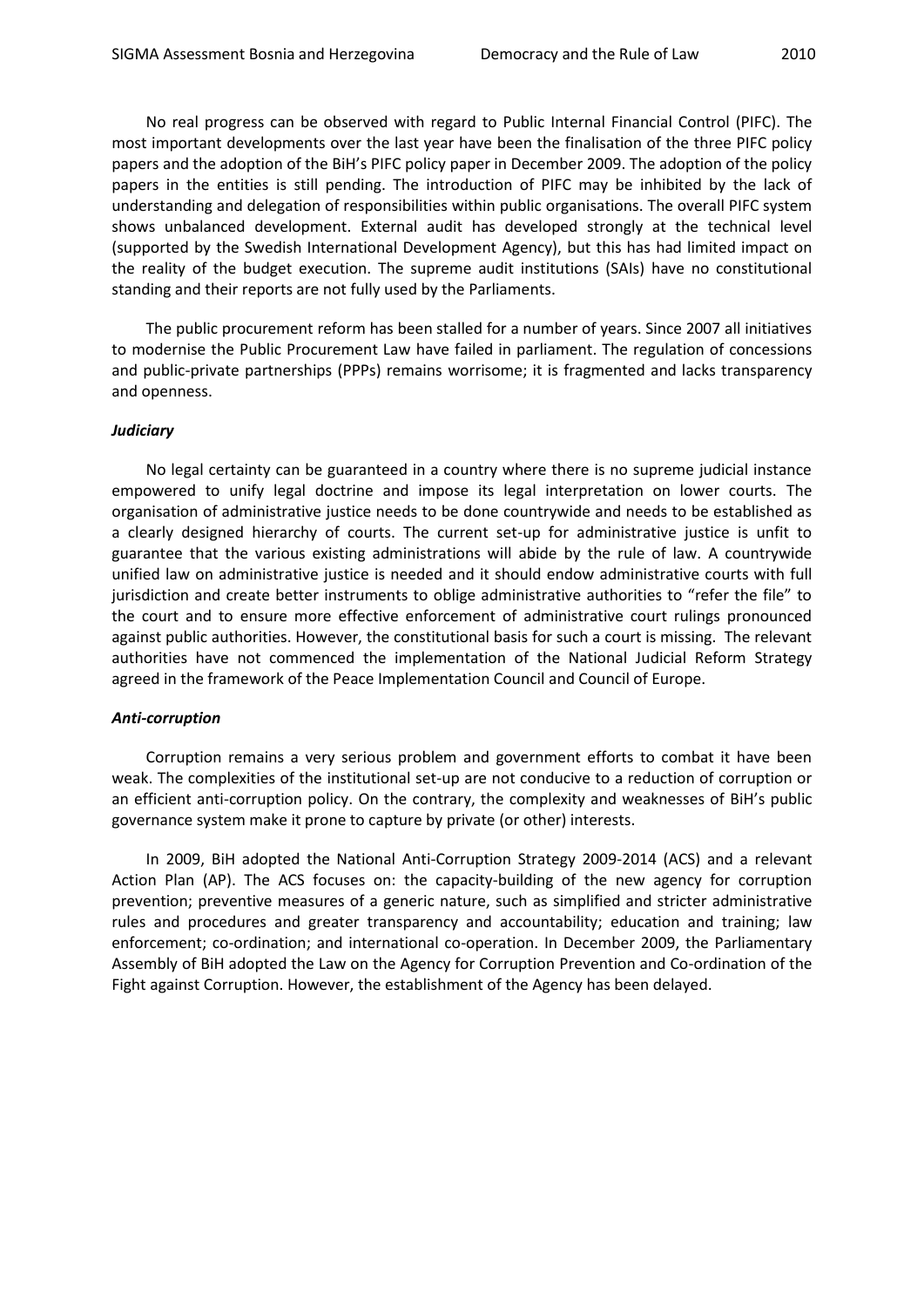### <span id="page-5-0"></span>**CIVIL SERVICE AND ADMINISTRATIVE LAW**

#### *Main Developments since the Last Assessment*

Bosnia and Herzegovina (BiH) is a country without a state. All of the problems in the politicaladministrative framework are derived from this situation. Since the last SIGMA assessment, positive developments in the civil service and in the administrative legal framework have generally been limited and uneven across Bosnia and Herzegovina, with the Republika Srpska (RS) progressing more rapidly than BiH (state level), the Federation of BiH (FBiH) and the Brčko District. Under the pressure or with the assistance of donors, limited steps have been taken towards reaching a consensus. This has been the case, for instance, of the usage of the (donor-financed) Public Administration Reform Fund. The Public Administration Reform Co-ordinator's Office (PARCO) has started harmonising the Memorandum of Mutual Co-operation between the various constituents of BiH.

A Standby Agreement (SBA) with the IMF was signed in 2009 to deal with a severe drop in public revenue and in particular with the fragility of FBiH. The SBA calls for a range of reforms in BiH and requires (among other measures) the adoption of a new Law on Salaries for public sector employees. It also requires budget cuts for the wage bill and budget adjustments. In the **civil service** area, marginal positive changes have been made since the last SIGMA assessment. Central HRM institutions have adopted a uniform HRM information system. This project was supported and promoted by the international community. Its adoption by the various administrations shows that there is a potential for intra-BiH co-operation as long as legal action is not required. In Republika Srpska, limited technical progress in civil service management can be reported: the implementation of performance management has started and a training budget has been earmarked. The civil service is still politicised. At state level, a Code of Ethics is being developed but has not yet been adopted. In the summer of 2009, the FBiH Civil Service Agency (CSA) lost its authority in the West Herzegovina canton when the latter decided to enact its own civil service law and form a separate CSA. This decision set a dangerous precedent. The Constitutional Court of the Federation of BiH recently ruled that the decision was not unconstitutional, basing its argumentation on the fact that the Federation's Constitution stipulates that employment matters relating to civil servants fall under the *'social policy'* segment, which is governed by both cantonal and Federation administration (FBiH Constitution, article 3, paragraph 2). Technically, the Court's decision could have gone either way, as there is no exclusive authority over this matter. Furthermore, the FBiH Constitutional Court's written explanation bears no mention of the likely consequences of such a decision (i.e. that each of the ten cantons could form its own civil service agency and enact an autonomous civil service law, which would lead to the further fragmentation of the political-administrative system).

In the area of **administrative law**, the Parliamentary Assembly adopted in 2009 an amendment to the Constitution of Bosnia and Herzegovina establishing the Brčko District as a unit of local selfgovernance. This constitutional amendment was one of the five objectives set by the Peace Implementation Council (PIC) for the closure of the Office of the High Representative in Bosnia and Herzegovina (OHR). Numerous technical laws and by-laws or amendments to existing laws have been adopted at BiH State, FBiH, RS and Brčko District levels since Sigma's 2008 assessment. In the Federation of BiH, the Project on Simplification of Activities related to the Issuance of Permits and Inspection Regime was launched and a Chief Federation Administrative Inspector was appointed.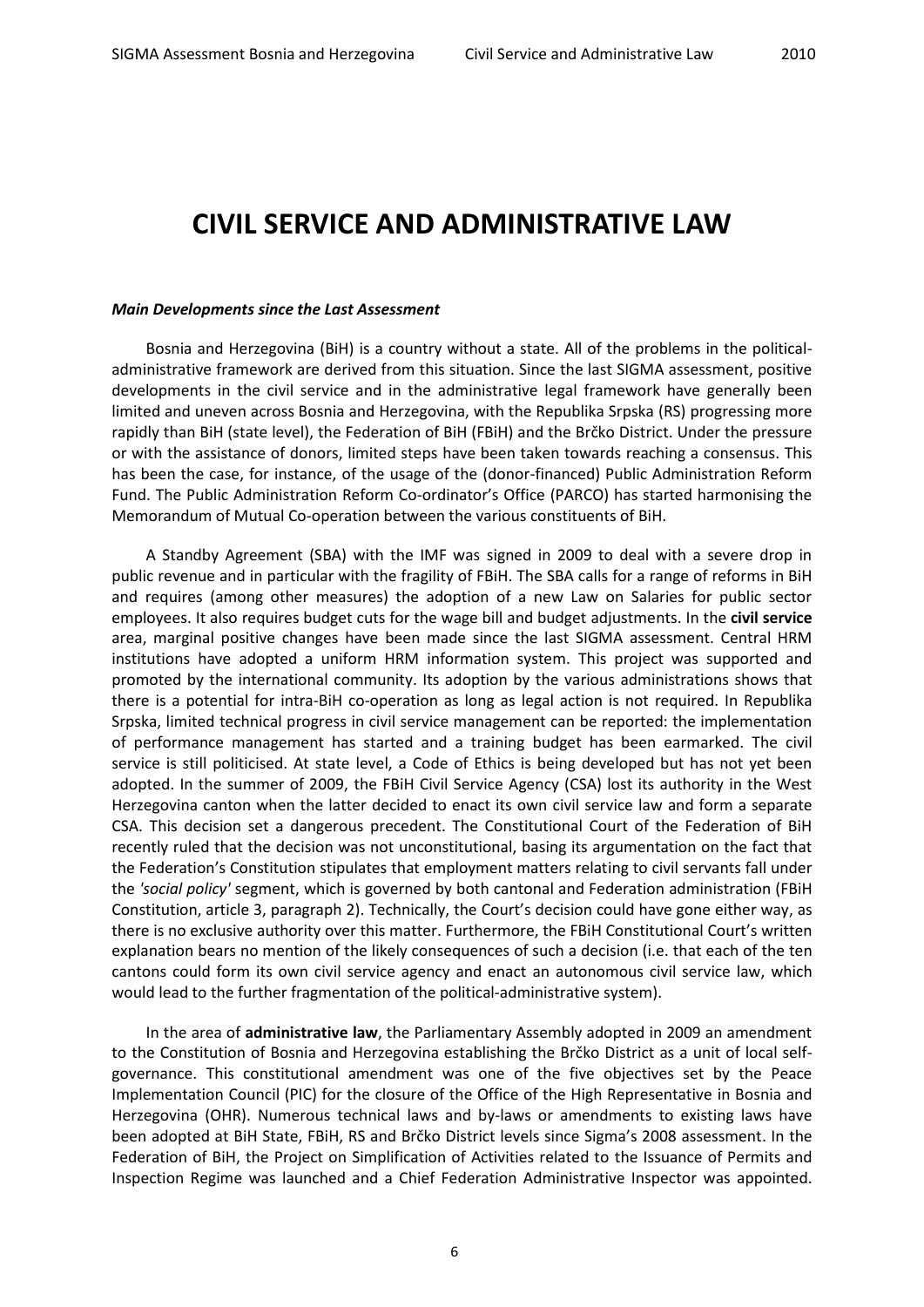Improvements were made in nine public administration institutions, including descriptions of current positions and new rulebooks on internal organisations. In addition, the decision of the Constitutional Court of the Federation of BiH on the enactment of the West Herzegovina Civil Service Law and the formation of a separate civil service agency at canton level constitutes a possible legal precedent by permitting the lower legislative body (canton) to nullify the legislation of the higher legislative body (Federation of BiH). The consequences of such a decision could be far-reaching and could further weaken BiH's already top-heavy, costly and ineffective administrative system. The RS Government enacted the Rules of Procedure of the Government of Republika Srpska (*Official Gazette of Republika Srpska*, No. 10/09). The RS National Assembly adopted the Law on Amendments to the Law on Republic Administration, which finalised the harmonisation of this law with the Law on General Administrative Procedures (*Official Gazette of Republika Srpska*, No. 11/09). The procedural aspects enabling the reliable, effective scrutiny of the public administration have been reinforced by the passage of the Law on Administrative Inspection (*Official Gazette of Republika Srpska*, No. 01/09). The Rulebook on the Contents and Manner of Maintenance of Records on Inspection Supervision undertaken by Administrative Inspectors is also being introduced, and the Rulebook on the Shape, Appearance, Contents and Manner of Issuing of Official Identification of the Administrative Inspector has been adopted (*Official Gazette of Republika Srpska*, No. 20/09). The Work Programme of the Administrative Inspection for 2009 was also established. The Government of Republika Srpska enacted, during its 113th session of 26 February 2009, the Decree on the Principles for Internal Organisation and Systematisation of Jobs in the Administrative Bodies of the Republika Srpska and the Decree on the Categories and Titles of Civil Servants and the Decree on Jobs of the Employees (*Official Gazette of Republika Srpska*, No. 18/09). The Law on Amendments and Supplements to the Law on Administrative Procedure of the Brcko District was adopted. (*Official Gazette of the Brcko District of Bosnia and Herzegovina*, No. 36/09). This law, which provides for electronic submissions and other possibilities of conducting administrative procedures electronically, represents a considerable step forward in the setting-up of an effective client-oriented public service.

Attempts to adopt a Constitution to replace the Dayton Peace Agreement have failed.

#### *Main Characteristics*

The disorganisation of public institutions and wasteful administration are two of the main characteristics of BiH's administrative legal framework and civil service systems. Other international organisations have made similar analyses of the situation. The administrative system is burdensome, expensive and contradictory across the various levels of government. The vested interests of the BiH constituents have resisted changes to the Dayton Peace Agreements (DPA) for longer than initially envisaged, hampering the much needed progress towards the establishment of a modern and efficient government. The few developments since SIGMA's previous assessment of the civil service and administrative legal framework in BiH confirm that the system is heading in the direction of a continuous struggle to enlarge competencies, at all levels and both horizontally and vertically, thereby creating a difficult legal and political/administrative system. Ethnic divides are exacerbated in BiH. They mask political patronage and cronyism in the public administration, which are detrimental to its professionalism. BiH suffers from all of the governance problems of the former Yugoslavia (for example, the lack of delegation), but these issues can only be addressed once the DPA has been reformed. In the meantime, there is room to work on technical, lower-level improvements.

#### *Reform Capacity*

Efforts to reform the public administration have received little or no political support from domestic political forces and have failed to address the administration's acute problems. These

7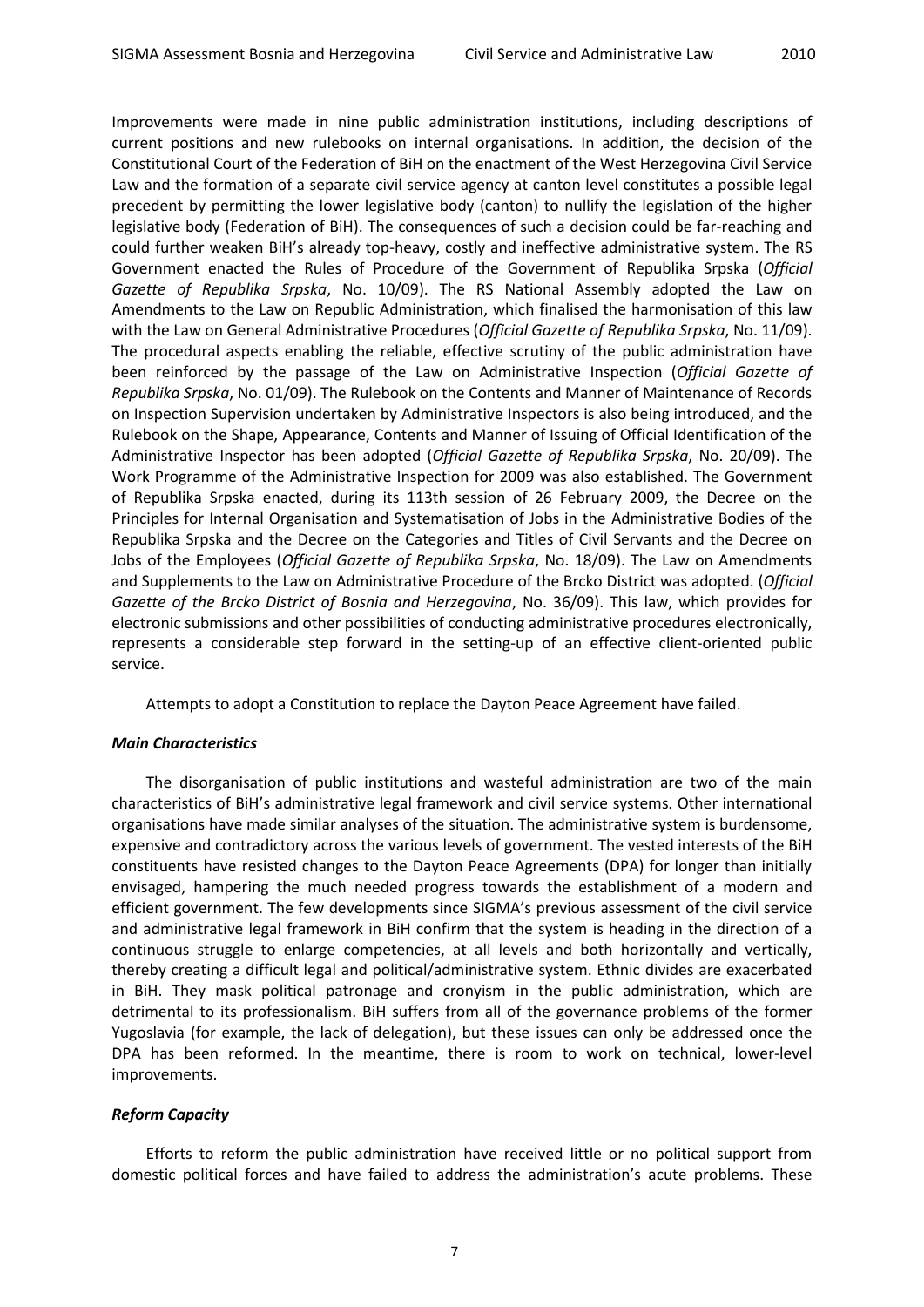problems include inadequate human resources, overlapping competencies, lack of co-ordination between and across levels of government, absence of a consensual or co-operative administrative culture, and continuous political interference in the hiring and management of civil servants.

BiH's institutional complexity makes reform almost impossible. A complex and inefficient administrative structure slows down decision-making processes and is responsible for top-heavy public spending. The lack of consensus on the nature of the state contributes to the slow and uneven administrative transformation in BiH. Many of the public governance reforms are donor-driven. In the absence of strengthened co-ordination, foreign input to reforms at various levels might even increase the existing fragmentation and inconsistencies of the administrative systems of BiH.

Problems also result from BiH's current political/administrative structure, which does not allow for arbitration between competing interests. Given the practical absence of generally accepted arbitration mechanisms, decision-making is based on consensus-building at all levels (therefore with multiple veto points), from canton and entity to state level. The protection of so-called "Vital National Interests" (established - but not defined – by the Dayton Peace Agreement) allows communities to block decision-making in parliament and in most governments. Several decisions of the Constitutional Court have restricted the scope of such actions in recent years, but the "Vital National Interests" continue to paralyse the decision-making process. Many of the attempted reform policies have been internationally imposed or negotiated under international supervision, while implementation has been left to inadequate BiH institutions and to politicians who opposed the reforms. Most of these reforms would not stand without the persistent pressure of the international community.

In light of the current constitutional limitations, the role of the National PAR Co-ordinator (PARCO) in ensuring progress in this area remains positive and has been crucial for the success of any reforms.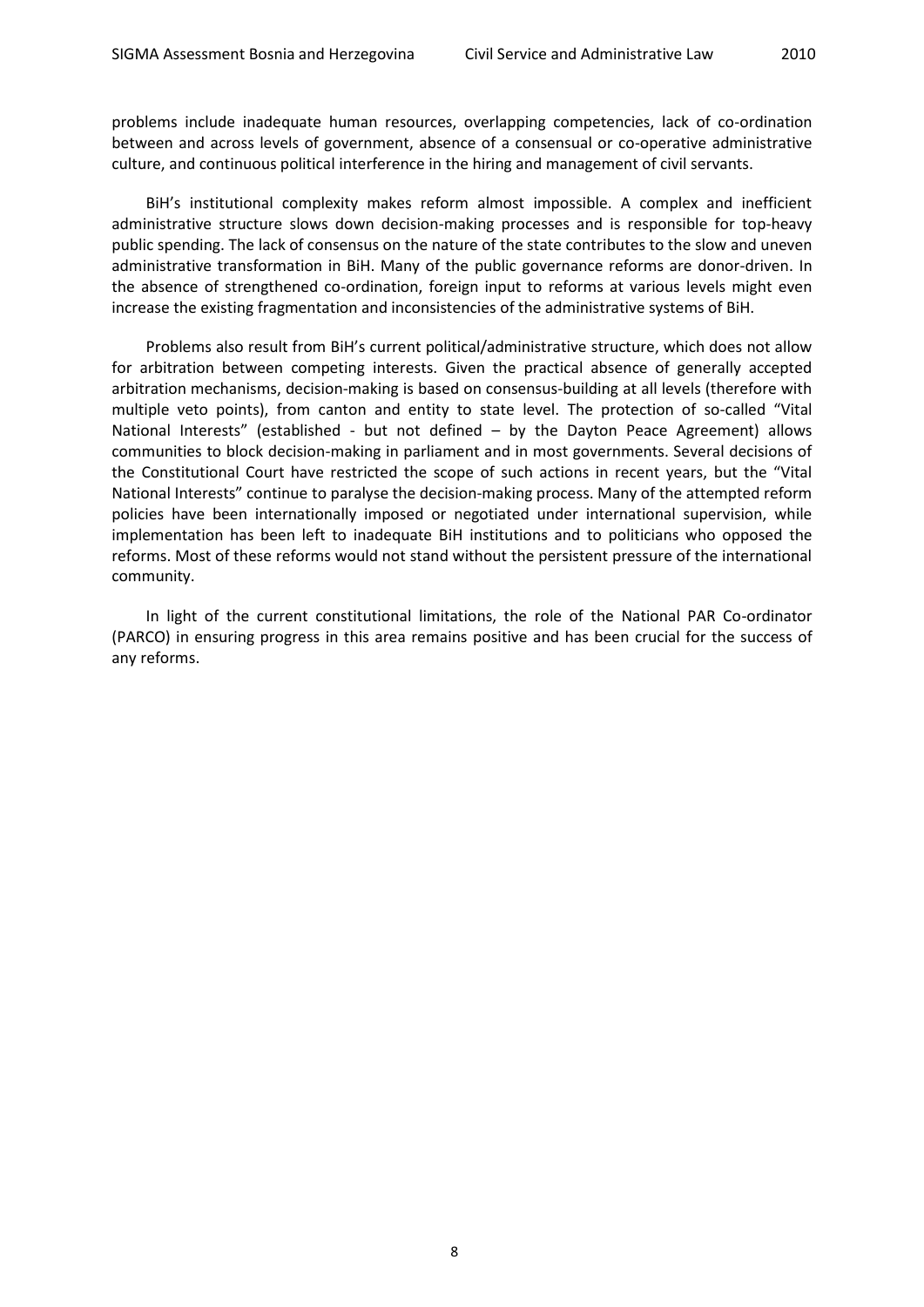## <span id="page-8-0"></span>**INTEGRITY**

#### *Main Developments since the Last Assessment*

1

Corruption remains a very serious problem in Bosnia and Herzegovina (BiH), and governmental efforts to combat it have been weak. In 2009, BiH adopted the National Anti-Corruption Strategy 2009-2014 (ACS) and a relevant Action Plan (AP). The ACS focuses on: capacity-building of the new agency for corruption prevention; preventive measures of a generic nature, such as simplified and stricter administrative rules and procedures and greater transparency and accountability; education and training; and law enforcement, co-ordination and international co-operation. It is hoped that this strategy will be implemented and thus avoid the fate of the previous strategy for the Fight against Organised Crime and Corruption adopted in March 2006, which, according to the *Nations in Transit 2009* report "*was not implemented, and all the deadlines have expired*".<sup>3</sup>

In December 2009, BiH's Parliamentary Assembly adopted the Law on the Agency for Corruption Prevention and Co-ordination of the Fight against Corruption. The establishment of the special commission in charge of the nomination of the Agency's director was delayed. On 5 May 2010, the Deputy Minister of Security was appointed by the House of the People as acting head of the Agency. The working group's first meeting is scheduled to take place in the week after 17 May 2010, with the objective of elaborating a work plan and developing the rulebook and a budget outline. Once the Agency becomes operational, Bosnia and Herzegovina will have met the international standard regarding the existence of a body in charge of preventing corruption, as expressed in article 6 of the United Nations Convention against Corruption. Through its monitoring and analytical and advisory competencies, the Agency will have the potential to play an important role in the identification of risks and signs of possible corrupt behaviour in the public administration. However, it remains to be seen how quickly and effectively the Agency will become operational and achieve the expected results. It also remains to be seen how effective the co-operation will be between the Agency and its counterparts at the entity level, as the law requires that the entities designate new or existing bodies for the prevention of corruption.

In the civil service, some progress has been made in terms of civil servants' awareness of the harmfulness of corruption. According to the 2009 report of the Public Administration Reform Coordinator's Office, one-third of the planned activities have been implemented, although with delays. Various institutions are developing their own codes of ethics. However, a code of ethics for civil servants at the national level does not exist, and Republika Srpska has not met the Council of Europe's Group of States against Corruption (GRECO) recommendation to limit the movement of civil servants into the private sector. Recent amendments to the Law on Prevention of Conflict of Interest in Republika Srpska have led to some changes, but the restrictions apply only to elected representatives and to executives or advisors who, after exercising public functions, are appointed to positions as directors or members of managerial and supervisory boards of commercial companies. This measure is insufficient, as it does not address all categories and levels of civil servants.

<sup>&</sup>lt;sup>3</sup> Nations in Transit 2009, Freedom House, p. 141. [www.freedomhouse.org/uploads/nit/2009/Bosnia-final.pdf](http://www.freedomhouse.org/uploads/nit/2009/Bosnia-final.pdf) This website was last accessed on 3 March 2010.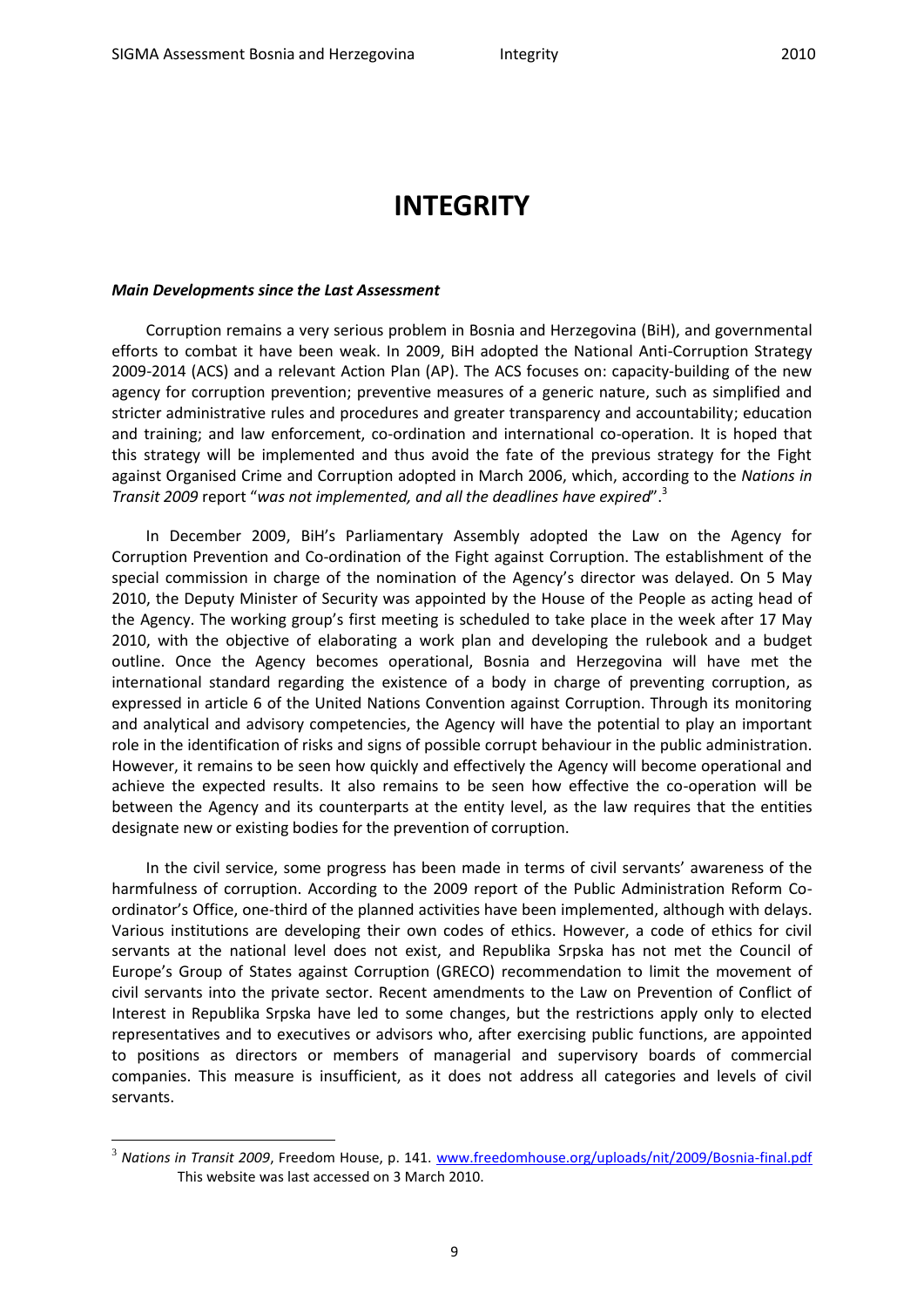Amendments to the legal framework and the implementation of the Law on Conflict of Interest, the Financing of Political Parties and the Election Law are required to close the loopholes and fill the gaps that create opportunities for corrupt activities. The Election Law provides inadequate mechanisms for the timely detection of the illegal enrichment of elected officials and lacks specific mechanisms that would control the accuracy of data on property status submitted to the Central Election Commission (CIK) BiH. The Law on the Financing of Political Parties has not yet been adopted in the FBiH, and the corresponding RS Law remains silent on key issues, such as defining the categories of expenditures that parties can cover from budget funds.

#### *Main Characteristics*

The existence of a highly complex constitutional structure, parallel agencies at various levels of governance, and the continuous importance of ethnic cleavages in politics (including civil service appointments) all complicate the consolidation and implementation of a comprehensive and energetic anti-corruption policy in BiH.

BiH's score in Transparency International's Corruption Perceptions Index was only 3.0 (out of 10.0), and it was ranked 99<sup>th</sup> in 2009, far behind all of the EU Member States as well as the other countries in the region. Freedom House's *Nations in Transit 2009* report gives BiH a score of 4.50 (with a score of 7 as the lowest), which represents a slight deterioration from the period 2006-2008 (4.25). BiH's efforts in implementing anti-corruption reforms have so far been judged as being very limited. With respect to the application of the UN Convention against Corruption, little progress has been achieved in recent years, except for the adoption of the Law on the Agency for Corruption Prevention and Co-ordination of the Fight against Corruption. GRECO's report indicates that threequarters of its recommendations have not been implemented and that those implemented so far have been unsatisfactory.

Political will to tackle corruption appears to be weak. Despite various indications of serious corruption affairs, no corruption-related convictions of high-level officials have taken place so far. Institutions that do make efforts to fight corruption appear somewhat isolated. Illegitimate political interference with anti-corruption activities is commonplace.

#### *Reform Capacity*

The adoption of comprehensive strategies to combat corruption (2009-2014), the creation of a central Agency for Corruption Prevention and Co-ordination of the Fight against Corruption, changes in the legislation, and the signature of international agreements do not automatically result in an immediate improvement in the fight against corruption in BiH. The dramatically high level of corruption has not been reduced in the last few years.

The complexities of the institutional set-up derived from the Dayton Peace Agreement are not conducive to the reduction of corruption or to the implementation of an efficient anti-corruption policy. On the contrary, the complexity and weaknesses of BiH's public governance system make it prone to capture by private (or other) interests.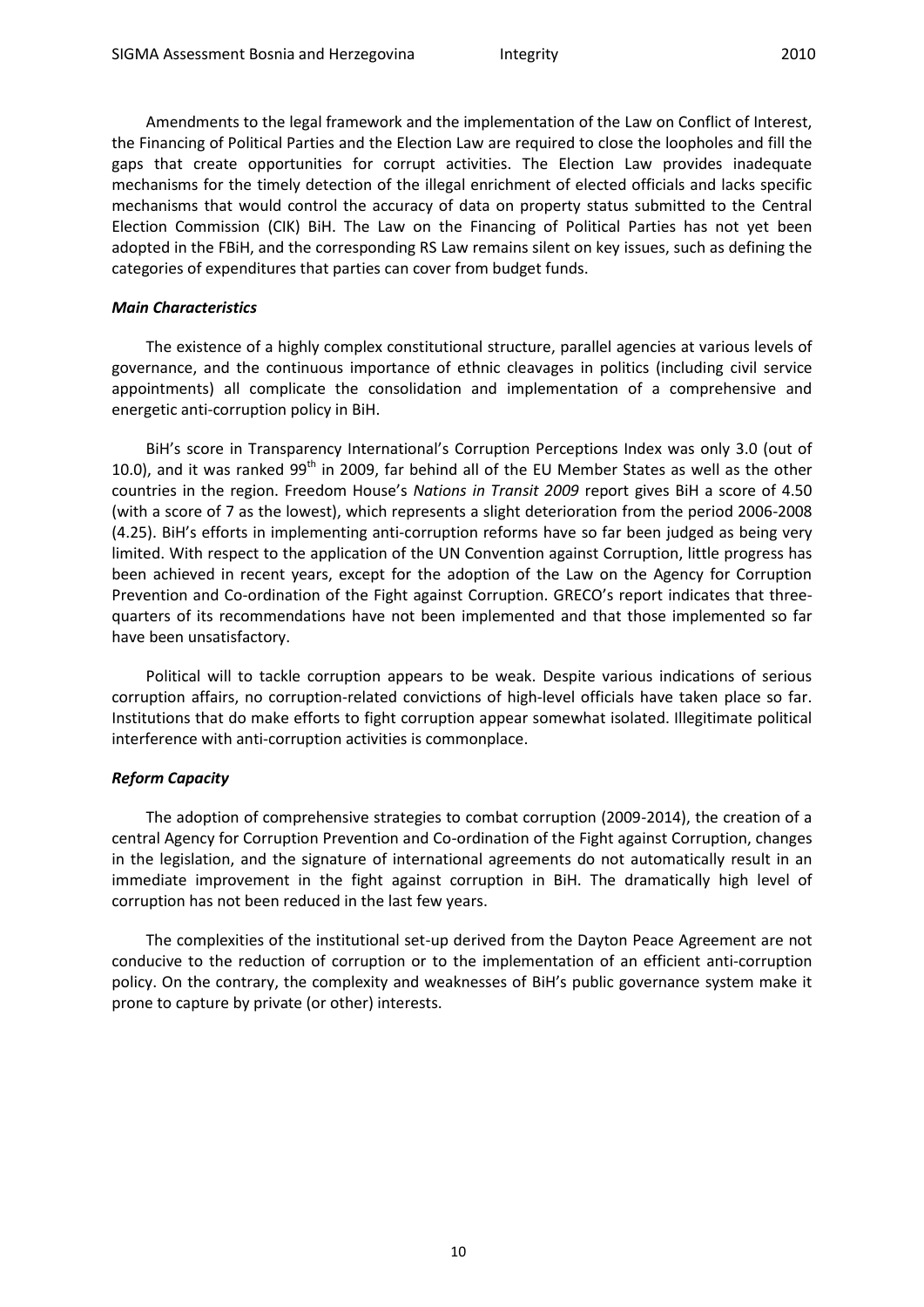### <span id="page-10-0"></span>**PUBLIC EXPENDITURE MANAGEMENT AND CONTROL**

#### *Main Developments Since Last Assessment*

**Public expenditure management** developments in Bosnia and Herzegovina (BiH) during the last year were mainly influenced by the signing of a Stand-by Agreement (SBA) with the IMF, to address a severe drop in public revenues and the fragility of the Federation of Bosnia and Herzegovina's position in particular. The arrangement calls for a range of reforms in both entities and requires, among other measures, the adoption of a new Law on Salaries for public sector employees, a Law on Fiscal Responsibility for the Federation of Bosnia and Herzegovina (FBiH) to insure that no law is adopted without prior analysis of fiscal implications and a range of legislation regulating the issue of transfer payments for war veterans and other social categories. It also requires budget cuts to the wage bill and budget adjustments. Some progress has been made with regard to required cuts in salaries, benefits and transfers which aim to reduce public expenditure recurrent costs. Substantial progress has been made on improving reporting on fiscal data through the introduction of regular consolidated fiscal reporting for all levels of government in Bosnia and Herzegovina (BiH), including of extra budgetary funds performed by the Indirect Tax Authority's Macroeconomic Analysis Unit (MAU). A working group for consolidated fiscal reporting was established within the Fiscal Council and it is comprised of representatives from the ministries of finance, the Central Bank and the MAU. In March 2010, the Republika Srpska (RS) Government adopted a Pension System Reform Strategy and the RS Ministry of Finance is establishing a Department for Analyses and Projections of the Social Welfare System. In December 2009, the FBIH Government adopted changes and amendments to its Organic Budget Law stipulating that no legislation can be adopted without an analysis of financial implications. However, the budget deficit targets for 2009 we not met because of revenue shortfalls. More time is needed for structural adjustments to show tangible results.

There has been no real progress in the area of **public internal financial control (PIFC)**. The most important developments of the last year was the finalisation of the three PIFC policy papers (BiH, FBiH, RS) and the adoption of the BiH PIFC policy paper in December 2009. The adoption of the entities policy papers in is still pending. In RS, five new employees were hired during the first quarter of 2010 and compose the staff of the CHU along with the head of the unit. Twenty internal audit units have now been established in RS. CHUs at state level or in the FBiH are no yet staffed. The FBiH Ministry of Finance has drafted a new Rulebook on internal organisation that provides for the establishment of the CHU within the FBiH's Ministry of Finance, and a vacancy for the recruitment of the Assistant Minister that will head the CHU was published in May. Nine internal audit units have been established in FBiH, 5 will be established shortly and another 4 are planned. The establishment of internal audit units thus seems to be underway, but work on improving internal control and financial management of budget users has barely started. At state level, the Council of Ministers adopted a Decision regarding the establishment and tasks of the CHU, but no staff has yet been appointed.

In the area of **external audit**, the three SAIs continue to perform well but still lack impact on the public financial management. In 2009, the Coordinating Board issued Guidelines for Performance Audit, a Strategy for Human Resource Development and an Exit Strategy to guarantee the sustainability of the Cooperation Project between BiH's SAI and the Swedish National Audit Office (SNAO). The establishment of Committees for Audit improved all three parliaments' interest in the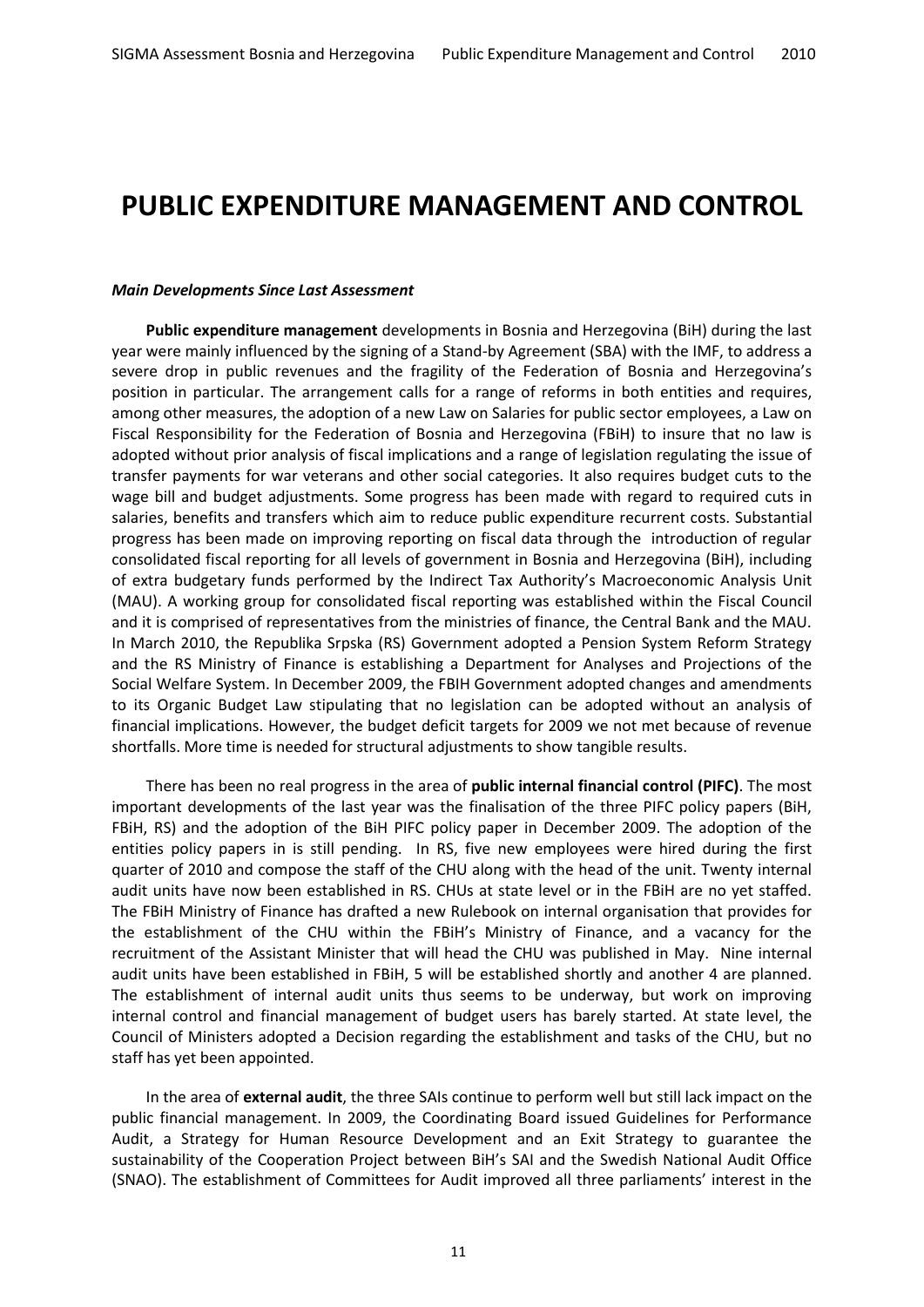work of SAIs and their capacity to deal with audit reports. The Committee for Audit of the BiH Parliamentary Assembly for the first time recommended budget changes based on audit reports and the Audit Committee of the FBIH Parliamentary Assembly became significantly involved in securing adequate funding for SAI/FBiH in the 2010 budget. The audit offices in BiH and FBIH are now building capacity for performance audit. The audit offices are all aware of the need to be laid down in the Constitution and the SAI/BIH has started discussions with the Parliamentary Constitution Committee to ensure that any future changes will include provisions for the SAI.

#### *Main Characteristics*

One of the main characteristics of **public expenditure management** in Bosnia and Herzegovina has been the lack of co-ordination between the different levels of government. However, the successful functioning of the Indirect Tax Authority and the strengthening of the Fiscal Council, coupled with the need to address the financial crisis (especially in the Federation) seem to be slowly leading to better co-ordination. If the process suffers a set-back, the present difficulties, exacerbated by the global economic downturn, will be more difficult to address. One of the main weaknesses of the public sector in the area of public expenditure management is the lack of capacity, both in terms of insufficient number and skills of employees, coupled with a generally low motivation. This capacity has recently been stretched very thin due to increased demand for activities as result of the economic crisis and the SBA. In the FBiH, the Budget Department was particularly strained, with 3 rebalances of the budget in one year, changes to the [Organic] Budget Law, and the preparation of the loan to cantons and coordination with them on eligibility requirements.

A key problem for the introduction of a modern **PIFC** system lies in the arrangements that currently exist for the management of public expenditure, and in particular in the lack of delegation of responsibilities within public organisations, where practical recognition of the need for managers to be responsible for obtaining value for money does not exist. Financial management and control currently rests on the controls exercised through the different treasury systems. Internal audit within budget organisations at state level and in the entities is at an early stage of development. Some progress was made in the number of internal audit units established (twenty-nine in total for both entities), but as CHUs are either not established or are working with limited capacity, guidance and support for further development is lacking. Concerns about staffing exist at all levels, but the most significant problems can be found in the FBiH, where the civil service recruitment policy does not seem to be working well. Thus, PIFC is still at an embryonic stage, and making the basics of the concept work in BiH will require considerable time.

*External audit* in Bosnia and Herzegovina rests on a sound legal basis but is not yet anchored in the country's constitutions. The work of the Co-ordination Board of Audit Institutions continues to have a positive impact on the three SAIs and on the development and implementation of common approaches. Following the establishment of Committees for Audit in all three parliaments, which are specifically dedicated to the examination and follow-up of SAIs audit reports, there has been an improvement in the use of audit reports, and the recognition of the roles of SAIs in Parliament has improved. The executive has made, and still makes, attempts to exert influence, in particular on the financial independence of the SAIs, with the latest examples being the changes and amendments to the BiH Law on Ministries and the draft Salaries Law in FBiH. This shows that the independence of the SAIs in BiH is still fragile and that constant attention from both SAIs' management and the assemblies is required in order to maintain their institutional and financial independence.

#### *Reform Capacity*

In the area of **public expenditure management**, the sheer number of reforms envisaged under the SBA conditions will certainly strain the existing capacities within all ministries of finance and in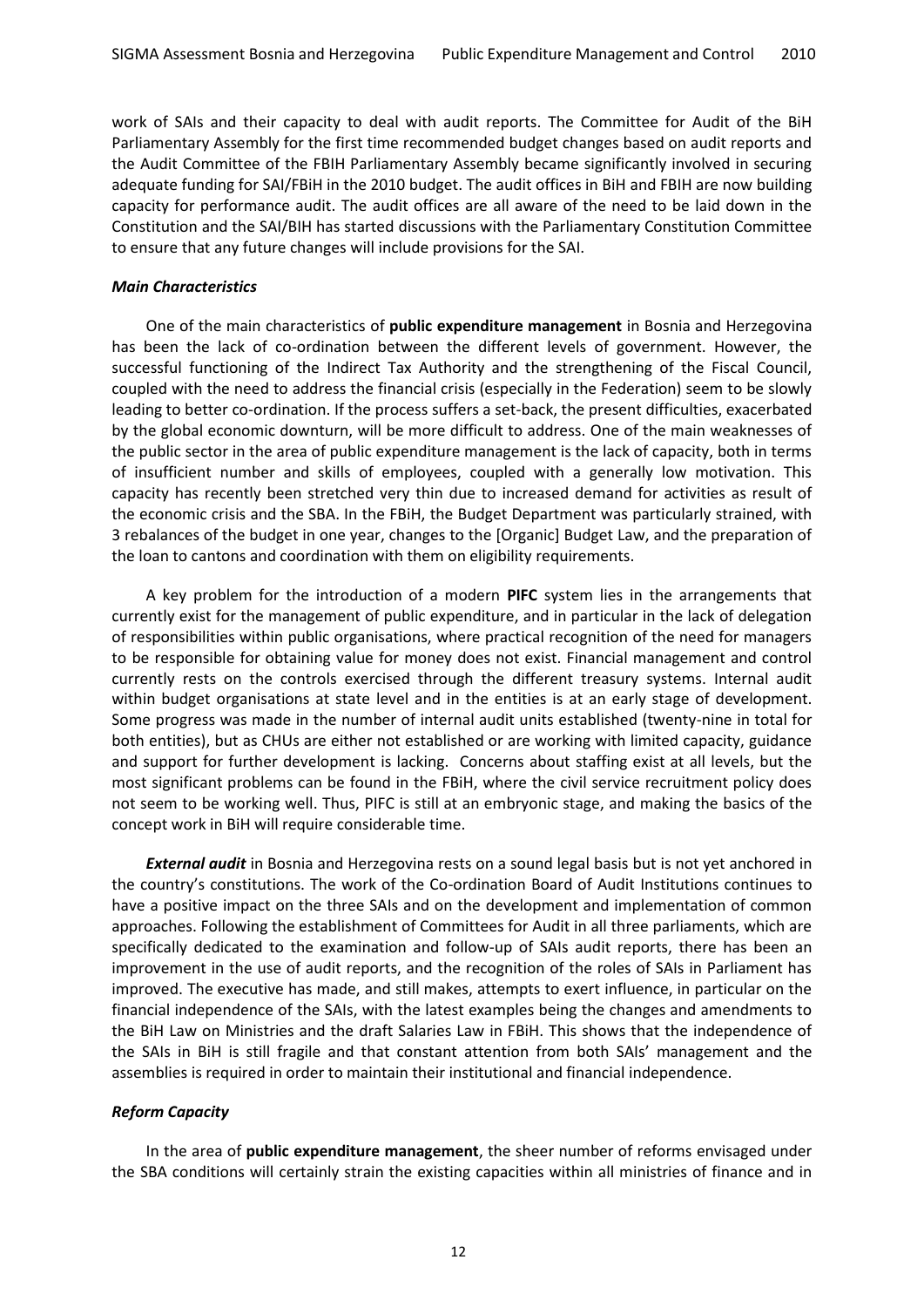the FBIH's in particular The fact that the MoF did not work on the Law on Salaries of employees in the public administration, citing a lack of resources and leaving the Ministry of Justice to handle the task, is a clear sign of the situation. Given these capacity constraints, there are doubts as to how many of these reforms will be implemented, and if those that will are of sufficient quality to have a positive impact. BiH's Fiscal Council currently works well, but it risks being overwhelmed by donors' initiatives when it is seen as a good vehicle for different coordination activities. Finally, the reform of social transfer payments reform has collapsed many times before under the political pressure of the war veterans organisations. If the Government backtracks on this for political reasons (elections will be held in 2010), all expected positive outcomes could be jeopardised.

Concerning **PIFC**, the slow pace of progress, with the adoption of the two entities' policy papers still pending and the CHU's only partial functioning, the political commitment for reform still seems to be low, with priorities currently lying elsewhere. The adoption of the policy papers in the FBiH and RS would allow the political level to send a positive signal. The establishment of the CHU Coordinating Board will be crucial for the creation of a harmonised approach at all levels. However, the most difficult part of the reform, one that will require considerable time and efforts, involves changing the approach to managerial responsibility, and in particular developing an awareness at management level of responsibility for the organisation's efficiency and for active delegation of tasks within the public administration. Finally, the lack of adequately trained staff will continue to be an obstacle to reform. The expected EC technical assistance will have to focus not only on internal audit but also on financial management and control basics, and ensure that both areas take into account weak absorption capacity. This entails being particularly careful in the sequencing of reform steps.

The *External Audit* institutions are in a privileged position compared to the rest of the public administration and ministries of finance in particular. They have significant in-house capacity and desire for continuous improvement and change. SAI/BIH has taken concrete steps to ensure that the SAI question will be included in any future constitutional reform. The entities SAIs can follow this example and launch initiatives in their respective parliament. However, this is unlikely to happen in 2010 as elections will be held and attempts to change the Constitution might not be viable. The SAIs should use the newly established Committees for Audit and support them (by sharing information and providing analysis when needed) to enable the Committees to react to legal changes and to provide opinion on laws that could affect the independence and work of the SAIs themselves. With the long-term bilateral support of the SNAO coming to an end in 2010, taking stock through a peerreview and further defining the next steps for further development might be needed, especially to enhance the contribution that the SAIs can make in improving the quality of the management of public funds in BiH.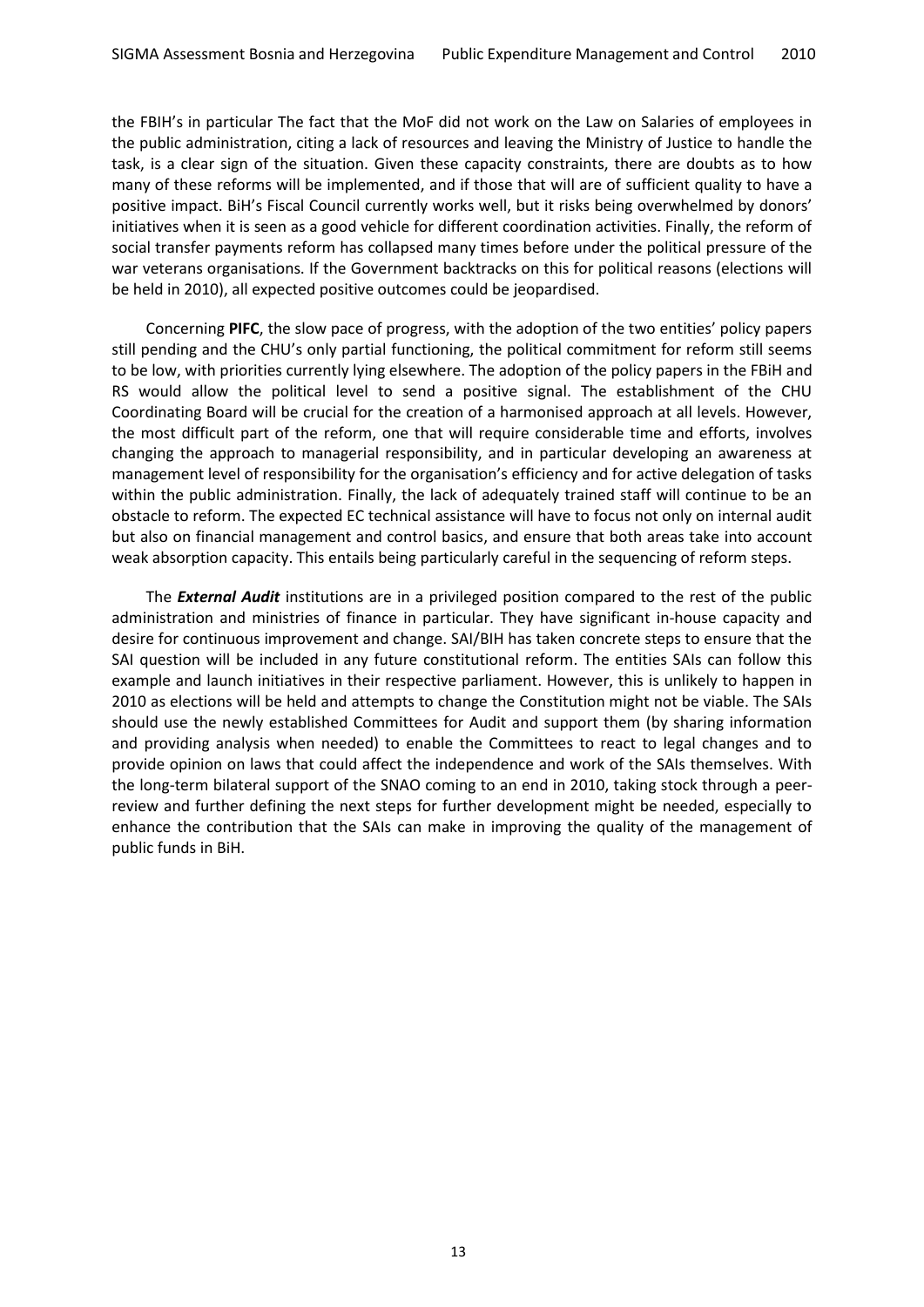### <span id="page-13-0"></span>**PUBLIC PROCUREMENT**

#### *Main Developments Since Last Assessment*

There has been no significant progress in the area of public procurement and concessions. There has been no change in the legislative framework of public procurement. Because of the political deadlock, all the initiatives undertaken in recent years to modernise the Public Procurement Law (PPL) failed to go through Parliament. A new draft PPL, prepared in late 2008, was rejected by Parliament on 23 July 2009. A new text of amendments to the PPL, based on the draft PPL rejected in 2009, was proposed in February 2010 by the House of Representatives. The new draft is currently (April 2010) going through the parliamentary procedure, but prospects for its approval remain unclear.

In November 2009, the Public Procurement Agency (PPA) initiated an overhaul of secondary legislation (most of the corrections considered are of technical character; some amendments proposed aim at strengthening procurement discipline in public institutions). However, at the time of writing (April 2010), the amendments to the secondary legislation were still under discussion.

In October 2009 the PPA introduced new statistical tools (based on an online system for collecting information on contracts awarded, including low-value contracts-). The new system should assist provide assistance in the preparation of future annual reports on the public procurement market.

A new system of electronic publication of notices is in preparation and is planned to be operational as of 1 June 2010). However, since the full implementation of the new electronic tools would require some changes in the (not yet adopted) PPL, it is not clear if and when the new system will be fully implemented as planned.

There has been no significant progress in the area of concessions and Public Private Partnerships (PPP). The system remains highly fragmented, with separate regulations at the state, entities, and cantons levels. All these regulations significantly deviate from EU standards in terms of transparency and access to the market. Amendments to the Concessions Law of Republika Srpska adopted in September 2009 do not remove the main discrepancies and do not bring the legislation closer to the relevant EU provisions.

There is currently no available EU technical assistance for BiH's public procurement and concessions/PPPs institutions, except for support for the development of the electronic system of publication of notices.

#### *Main Characteristics*

The Public Procurement Law adopted in 2004 generally complies with the main principles of the EU public procurement system (with the exception of domestic preferences), although several discrepancies remain (resulting mainly from the fact that the PPL had been modelled on the old EC Public Procurement Directives in force prior to 2004).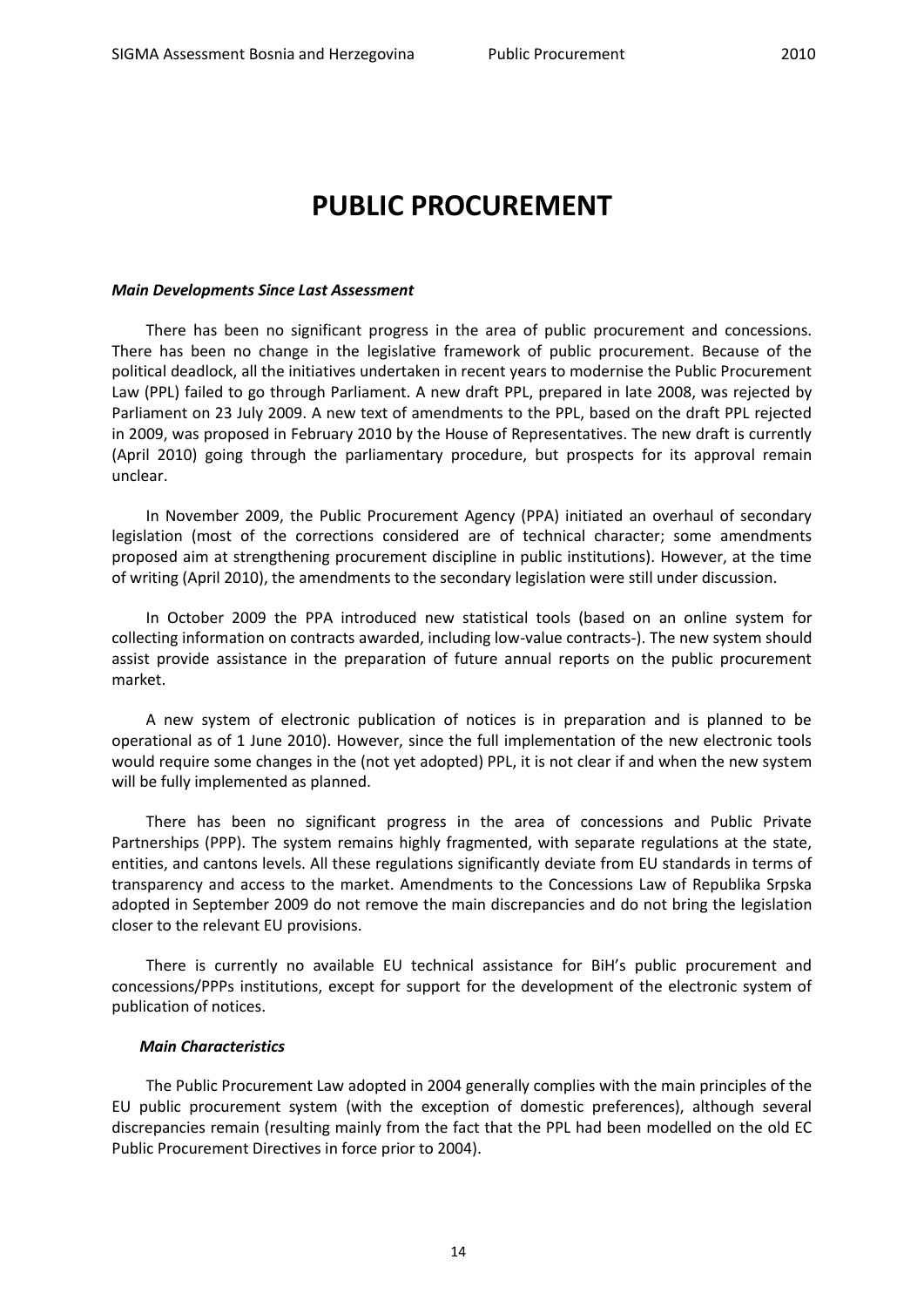The most significant differences with the *acquis* include:

- The existence of domestic preferences for local companies (10% price preference), resulting in discrimination against foreign companies. The decision of the BiH Council of Ministers (adopted on 26 February 2009) extends the duration of preferences until the end of 2012, except for companies from CEFTA countries who enjoy preferential treatment as of May 2010,
- Lack of new procurement techniques and instruments introduced in the EU in 2004 (framework agreements, competitive dialogue, electronic auction, social and environmental considerations),
- Slightly different scope of application (private utilities operating on the basis of special or exclusive rights are not included, but all public undertakings are included, regardless of the sector they deal with),
- Lack of a more flexible system allowed for the utilities sectors by Directive 2004/17,
- Differences in the procurement award procedures (e.g. the restricted procedure, the accelerated procedures).

The implementation of the PPL must be improved. The central public procurement institutions (PPA and Procurement Review Body -PRB) are not sufficiently proactive in disseminating information on the public procurement system and in providing contracting authorities (and economic operators) with practical assistance. The PPA has not published any guidelines or other operational tools since 2007. The PPA's training activities seem to be diminishing. The PRB still does not publish its decisions (despite a legal requirement to make them available on-line).

The administrative capacity of contracting authorities and the professional ability of procurement officers to properly implement the system remain unsatisfactory.

BiH's business community perceives the practice of public procurement practice as frequently unprofessional, prone to corruption and political pressure.

The existing legal framework for **concessions** is characterised by fragmentation. The award of concessions by competent authorities is regulated by concessions laws and accompanying laws and decrees in force simultaneously at state, entity and cantonal levels (14 laws altogether). All the laws diverge substantially from EU requirements, in particular with regard to fundamental principles of the EC Treaty. The system dramatically lacks transparency and openness. There is a tendency to award contracts even for big infrastructural projects by using an "unsolicited proposal method" (single-source contracting). The lack of open and competitive processes means an opportunity to invite additional potential candidates and to expand the basis for competition is missed. This in turn is likely to lead to a lack of real price competition, as tenderers are under little pressure to deliver better value for money, both in terms of concession fees and quality of delivery. On the other hand, the concessions legislation does not provide for sufficient legal protection of the rights of economic operators, since there is no independent review of the concessions award procedure.

The administrative set-up for regulating and managing concessions appears to be extremely complex. Relatively large institutions (Concessions Commissions) are replicated at each level of government – state, regional (entities), and local (cantons). The administrative cost of the system is high. The competences of the various institutions are not clearly defined and tend to overlap.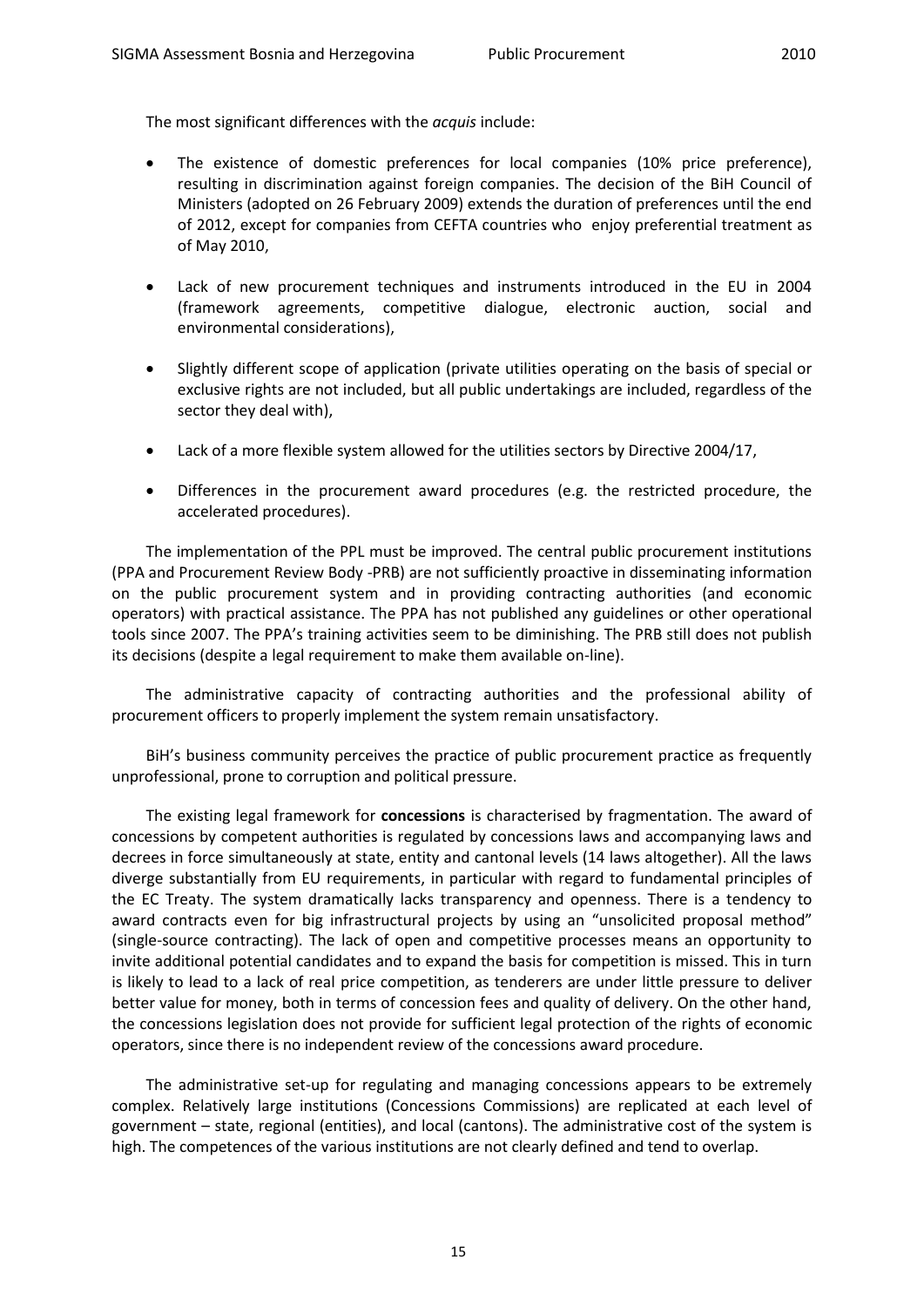#### *Reform Capacity*

Although Bosnia and Herzegovina's public procurement system was developing in the right direction four-five years ago when the first Public Procurement Law was adopted, there are obvious signs of weakness and inertia. No serious reform of the public procurement system has been successfully implemented since 2005, and it is not certain whether the latest, rather modest attempt to improve the legal framework will be successful. The main reasons for that failure can be found in BiH's political deadlock (members of parliament from RS keep proposing changes aimed at establishing separate institutions (PPA and PRB) in the entities (Republika Srpska and Federation of BiH) instead of single institutions established at the BiH State level; this proposal is rejected by the Bosniak and Croat sides) and the lack of genuine political commitment to change the situation. Amendments aiming at closer harmonisation of the PPL with the *acquis* are currently (April 2010) once again in the parliamentary procedure (the third attempt since 2007). This is yet another test of the existence of political will in parliament to undertake serious reforms of the public procurement system in line with the EU requirements.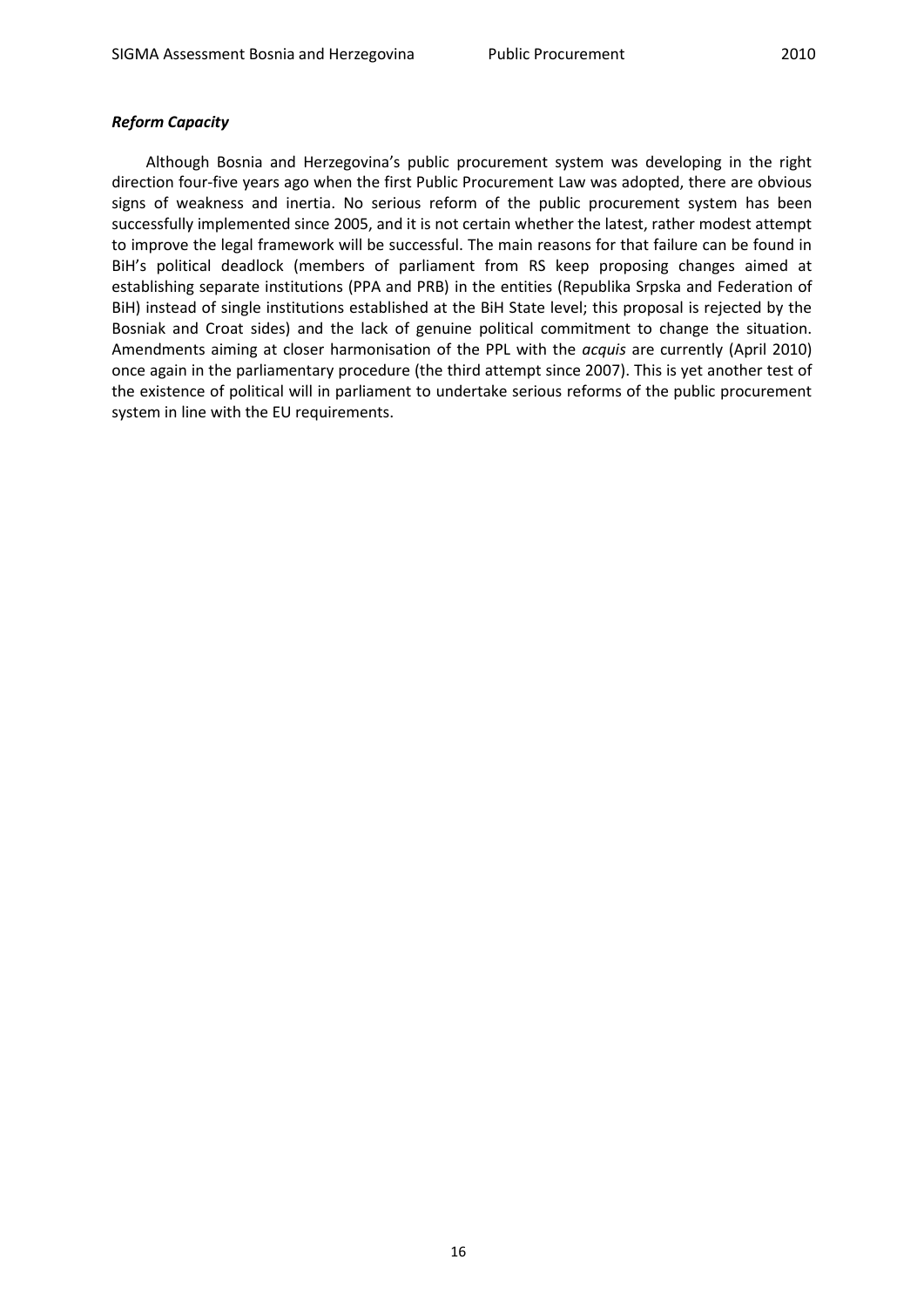### **PROCUREMENT/CONCESSIONS STATISTICS for 2009***<sup>i</sup>*

| A. Number of contracting entities"                                                      |                    |                          |
|-----------------------------------------------------------------------------------------|--------------------|--------------------------|
| <b>NIVO BIH</b>                                                                         | 56                 |                          |
| <b>NIVO FBIH</b>                                                                        | 1100               |                          |
| <b>NIVO RS</b>                                                                          | 565                |                          |
| <b>NIVO BD</b>                                                                          | 18                 |                          |
| Total number of contracting entities                                                    | 1739               |                          |
| <b>B1. Awarded"</b> public contracts/Contracting entities                               | <b>Total (BAM)</b> | Total %                  |
| <b>NIVO BIH</b>                                                                         | 110.430.920,83     | 5,20                     |
| <b>NIVO FBIH</b>                                                                        | 1.316.972.720,89   | 61,98                    |
| <b>NIVO RS</b>                                                                          | 657.793.437,35     | 30,96                    |
| <b>NIVO BD</b>                                                                          | 39.616.838,34      | 1,86                     |
| Total public contracts awarded                                                          | 2.124.813.917,41   | 100,00                   |
| <b>B2. Awarded concessions/Contracting entities</b>                                     |                    |                          |
| <b>Central Government</b>                                                               |                    | $\overline{\phantom{a}}$ |
| Regional and local authorities                                                          |                    |                          |
| Other (bodies governed by public law)                                                   |                    |                          |
| <b>Utilities</b>                                                                        |                    |                          |
| <b>Total concessions awarded</b>                                                        |                    |                          |
| C1. Dodijeljeni ugovori postupcima iz Poglavlja II Zakona o javnim                      |                    |                          |
| nabavkama BiH                                                                           |                    |                          |
| Works <sup>iv</sup>                                                                     | 463.078.790,73     | 25,48                    |
| Services <sup>v</sup>                                                                   | 205.558.941,36     | 11,31                    |
| Goods <sup>vi</sup>                                                                     | 1.104.913.772,16   | 60,80                    |
| Mixed contracts                                                                         | 43.703.282,33      | 2,41                     |
| Total public contracts above the EU thresholds                                          | 1.817.254.786,58   | 100,00                   |
| C2. Awarded concessions above the EU thresholds                                         |                    |                          |
| Works <sup>vii</sup>                                                                    |                    | $\overline{\phantom{0}}$ |
| Services <sup>viii</sup>                                                                |                    |                          |
| Other                                                                                   |                    |                          |
| Total concessions above the EU thresholds                                               |                    |                          |
| D. Procurement methods used <sup>ix</sup> (above the national thresholds <sup>x</sup> ) |                    |                          |
| Open procedure                                                                          | 1.507.306.001,68   | 82,94                    |
| Restricted procedure                                                                    | 34.806.813,94      | 1,91                     |
| Negotiated procedure with prior publication of a notice                                 | 24.311.544,54      | 1,35                     |
| Negotiated procedure without prior publication of a notice <sup>xi</sup>                | 250.830.426,22     | 13,80                    |
| Design contests                                                                         | 0,00               | 0,00                     |
| <b>TOTAL</b>                                                                            | 1.817.254.786,58   | 100,00                   |
| D1. Dodijeljeni ugovori postupcima iz Poglavlja III Zakona o javnim                     | 307.559.130,83     |                          |
| nabavkama BiH                                                                           |                    |                          |
| E. Participation rate (average number of submitted tenders)                             |                    |                          |
| Works                                                                                   |                    |                          |
| Services                                                                                |                    |                          |
| Goods                                                                                   |                    |                          |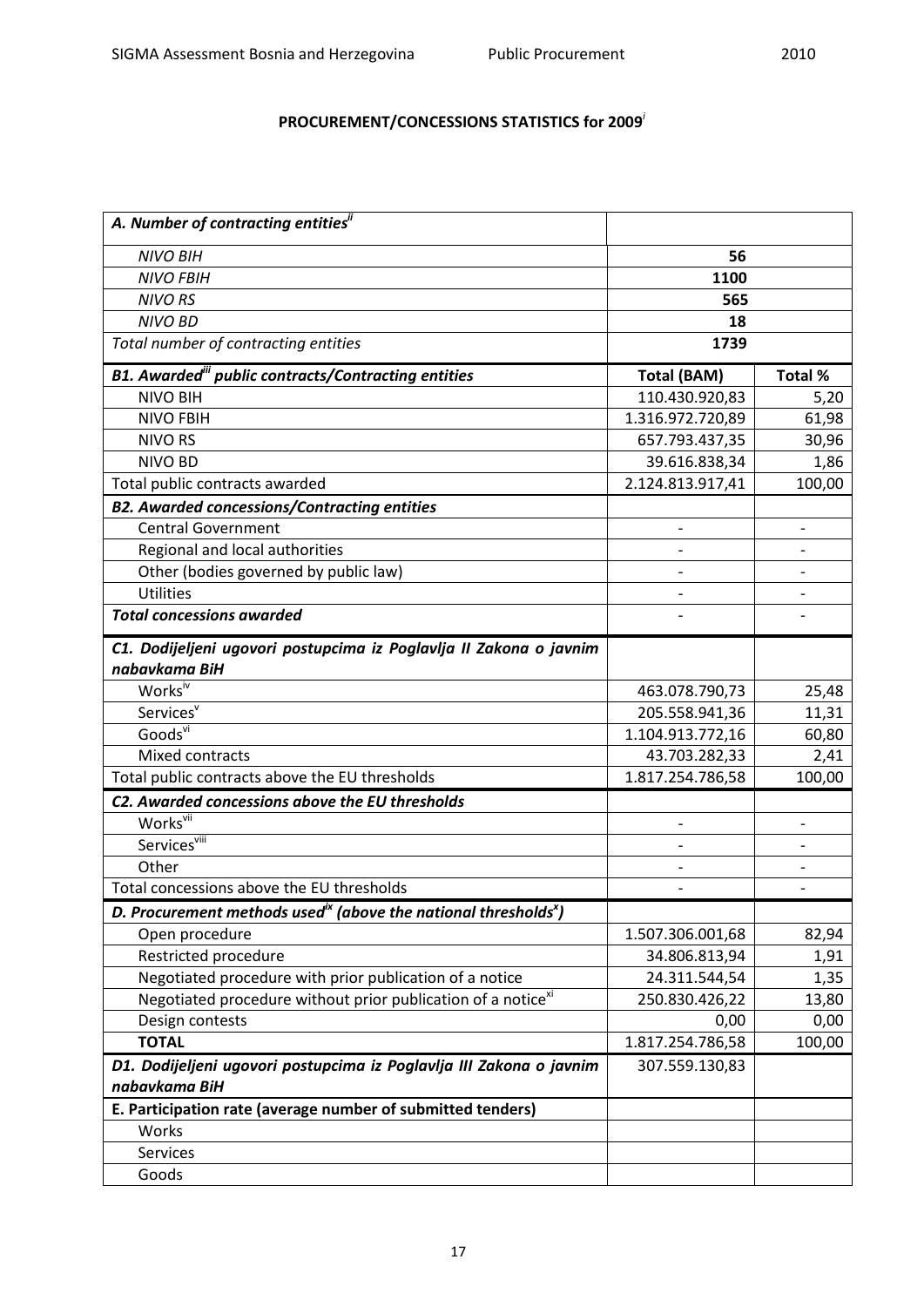F. A list of 10 biggest procuring entities (name, main activity, (estimated) annual procurement budget):

G. A list of 10 biggest public contracts/concessions awarded and/or advertised in 2009 (subject of the contract, name of the contracting authority and contractor (if selected), (estimated) value, time of execution):

| R/b | Nivo        | Ugovorni organ                    | Predmet<br>nabavke | Postupak     | Vrijednost<br>ugovora |
|-----|-------------|-----------------------------------|--------------------|--------------|-----------------------|
|     |             | MINISTARSTVO ZDRAVLJA I SOCIJALNE |                    |              |                       |
| 1   | RS.         | ZAŠTITE RS BANJA LUKA             | Robe               | Otvoreni     | 82.379.560,00         |
| 2   | <b>FBIH</b> | JP ELEKTROPRIVREDA BIH SARAJEVO   | Robe               | Pregovarački | 49.157.456,40         |
| 3   | <b>FBiH</b> | JP ELEKTROPRIVREDA HZ HB MOSTAR   | Robe               | Otvoreni     | 38.487.730,25         |
| 4   | <b>FBiH</b> | JP ELEKTROPRIVREDA HZ HB MOSTAR   | Robe               | Otvoreni     | 28.865.797,68         |
| 5   | <b>RS</b>   | RUDNIK I TERMOELEKTRANA UGLJEVIK  | Radovi             | Otvoreni     | 25.157.199,96         |
| 6   | <b>RS</b>   | OLIMPIJSKI CENTAR JAHORINA PALE   | Robe               | Otvoreni     | 21.420.547,20         |
| 7   | <b>FBiH</b> | JP ELEKTROPRIVREDA HZ HB MOSTAR   | Robe               | Otvoreni     | 19.815.053,49         |
| 8   | <b>FBiH</b> | JP ELEKTROPRIVREDA HZ HB MOSTAR   | Robe               | Otvoreni     | 19.243.865,12         |
| 9   | <b>FBiH</b> | JP ELEKTROPRIVREDA HZ HB MOSTAR   | Robe               | Otvoreni     | 16.118.384,63         |
| 10  | <b>RS</b>   | MH ELEKTROPRIVREDA RS TREBINJE    | Robe               | Otvoreni     | 15.547.048,33         |

i Statistics should cover contracts awarded in the period 1 January 2008 – 31 December 2008

1

ii As for 31 December 2008

<sup>&</sup>lt;sup>iii</sup> Statistics should refer to contracts awarded (based on contract award notices), if not available, please give the data on contracts advertised (based on contract notices)

iv above 5.150.000€

 $\textsuperscript{v}$  above 137.000€ for public institutions, 412.000€ for utilities

 $v$ <sup>i</sup> above 137.000€ for public institutions, 412.000€ for utilities

vii above 5.150.000€

viii above 137.000€

ix Both for public contracts and concessions

x Including contracts above EU thresholds

xi Including single-source procurement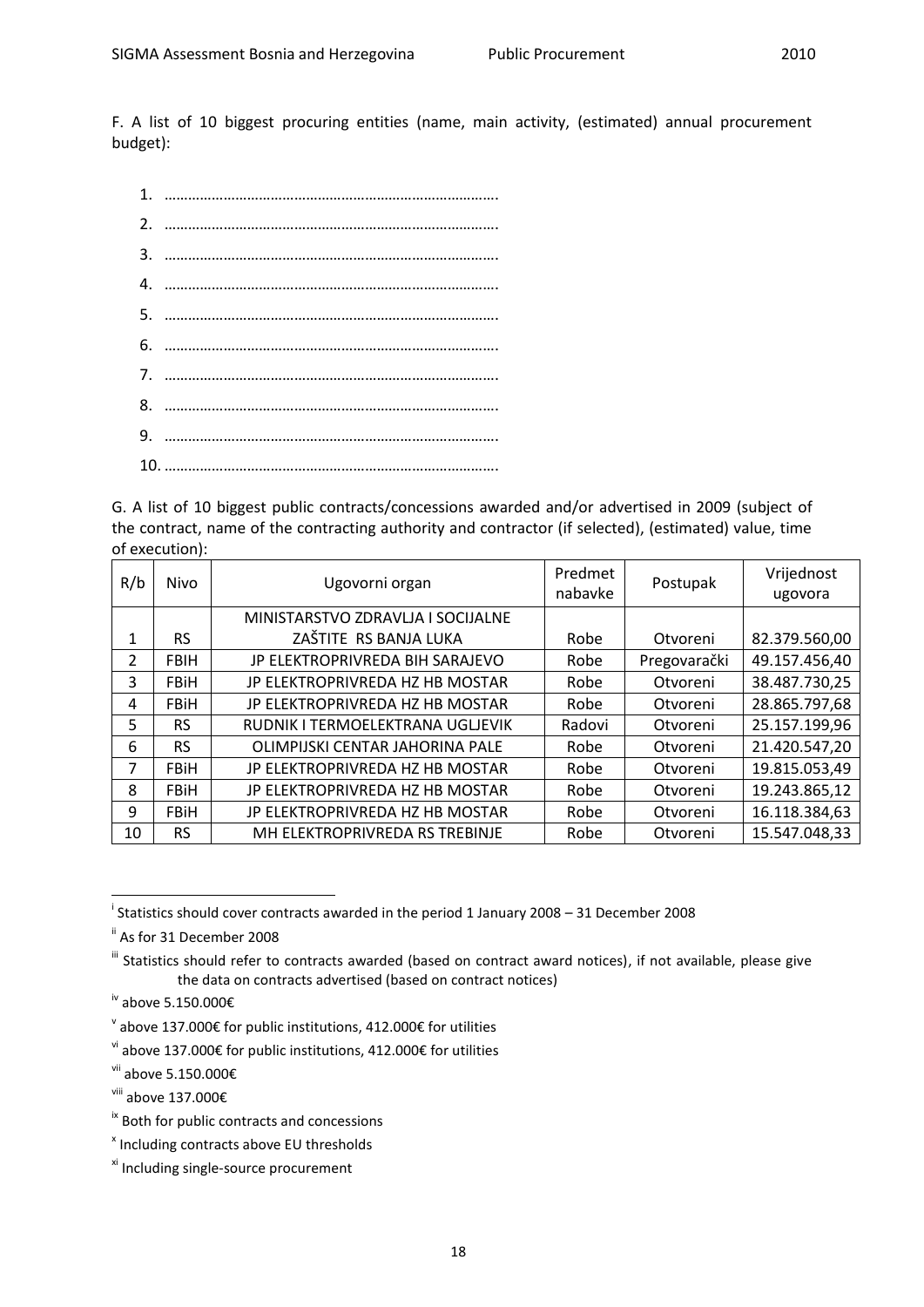### <span id="page-18-0"></span>**POLICY-MAKING AND CO-ORDINATION**

#### *Main Developments since the Last Assessment*

#### *General context*

There have been no dramatic changes in the policy-making and co-ordination system in Bosnia and Herzegovina (BiH) over the past two years. The large reform plan – implementation by the state, entities, and Brčko District of a joint programme to reform their centres of government (the "Blueprint Project") – is unfortunately still in a tendering process. While in early 2008 it was assumed that implementation of the project would begin soon with IPA 2007 funds, this financing was replaced by the multi-donor PAR Fund operating in accordance with the BiH Public Procurement Law, which has proved to be slow and difficult to apply.

Nevertheless, inter-governmental co-operation has continued to improve and was given some impetus by the ratification (on 13 February 2009) of the Memorandum on Mutual Co-operation between the Secretariat of Council of Ministers BiH, Secretariats of the Entity Governments and Secretariat of Brčko District Government. The objective of the memorandum is "improvement of communication, co-ordination, exchange of materials and other information" between the four governments in all areas related to the management of the policy system.

In 2009 the Parliamentary Assembly adopted an amendment to the Constitution of Bosnia and Herzegovina that establishes the Brčko District as a unit of local self-governance. This constitutional amendment is one of the five objectives set by the Peace Implementation Council (PIC) for the closure of the Office of the High Representative in Bosnia and Herzegovina (OHR).

At state level a Directorate of Economic Policy (DEP) is placed directly under the Chair of the Council of Ministers (CoM) and staffed by expert civil servants. It was reported in 2008 that the DEP was developing a National Development Strategy. A draft of this strategy is now available, but it has not yet been approved by the Council of Ministers.

In the area of European integration, the most significant development during the period under review was the signing of the Stabilisation and Association Agreement (SAA) in June 2008 and the entering into force of the Interim (trade) Agreement in July 2008. The SAA has not yet been ratified by all of the EU Member States, but the Interim Agreement is being implemented through the meetings of its common bodies, where the Directorate of European Integration (DEI) plays a key role.

#### *Government Secretariats*

There was also some increase in staff within government secretariats and offices for legislation, as well as in the DEI.

The legal framework in Republika Srpska (RS) was strengthened with the adoption of new Rules of Procedure of the Government of Republika Srpska in January 2009.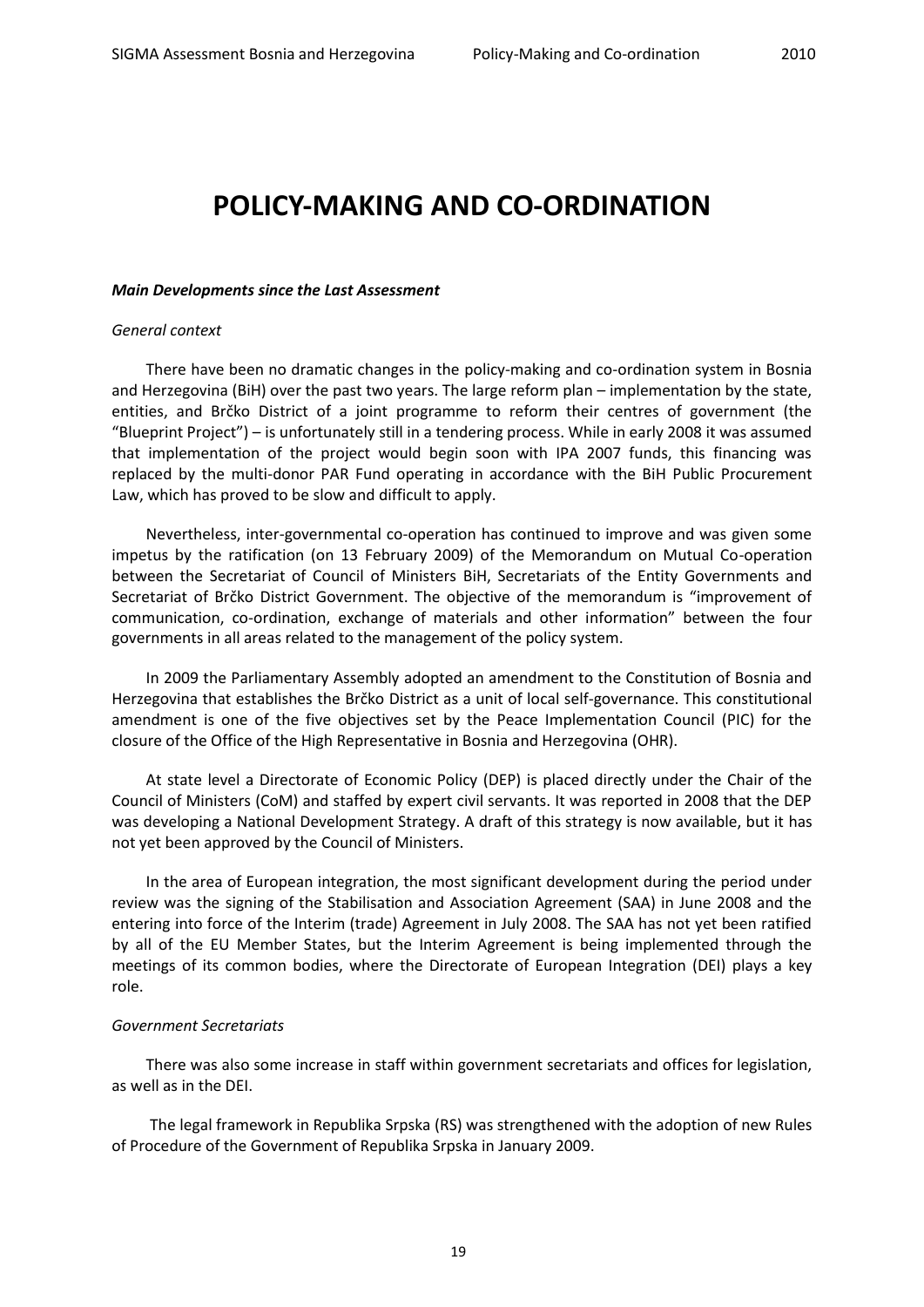In 2008 it was noted with concern that the Federation of BiH (FbiH) had created a new Office at the centre of government (CoG), the Principal Office of the Government of FBiH. The concern was that many of the important functions required in government secretariats were thus placed in a political Office and that the splitting of the normal CoG functions between two separate bodies was likely to create serious co-ordination problems. Since the last assessment, this approach has been reversed, and the functions that had been withdrawn from the General Secretariat of the

Government have been recuperated, and therefore co-ordination is again exercised by a single body.

#### *Ministries*

In a number of ministries at state and entity levels that have participated in the UNDP project on "Strengthening National Capacities for Strategic Planning and Policy Development" (SPPD), there has been a growing awareness of the significance of policy development and of strategic and work planning. The participating ministries have produced three-year strategic plans and annual work plans for 2010 that stemmed from the strategic plans. In addition, the strategic plans were used for the preparation of their budget submissions. However, this approach can only go so far unless it is institutionalised across BiH at all levels, incorporated into the rules of procedure, and managed and enforced by the governments' (general) secretariats. The SPPD project has made efforts to assist in such institutionalisation, but success depends critically on the development of the centres of government through the "blueprint approach".

#### *Management of European Integration*

In line with the requirements of the Stabilisation and Association Agreement (SAA), a new Commission on European Integration was established, chaired by the Director of the Directorate of European Integration (DEI), and seven working groups on European integration were formed. Also in line with the SAA, the idea of establishing 14 working groups was abandoned, and the current plan is to establish 35 working groups in line with the negotiating chapters.

There has been some strengthening of co-ordination mechanisms. For example, DEI staff increased from about 50 to 81, out of a total of 104 planned positions. In RS the Unit on European integration was created, attached to the Cabinet of the RS Prime Minister. Brčko District also formed an EI unit, while in FBIH there is still a single Co-ordinator on European Integration. Some state ministries have established units for European integration, but this process is not yet complete.

#### *Main Characteristics*

Policy-making in general and the European integration process in particular take place within a complex constitutional context, which is itself still subject to debate. The policy management system at all levels remains a system in transition, and concrete progress is slow and uncertain. There are foundations on which to build, such as the legal framework and legal capacity. As the policy system is interlinked across governments, the signing of the Memorandum on Mutual Co-operation is a good sign. However, policy and co-ordination capacity in the government secretariats and in ministries remains insufficient. The Directorate of European Integration has solid foundations and good staff, and it has improved its capacity in recent months.

#### *Reform Capacity*

There is obviously an interest in reform in BiH, a good understanding of the shortcomings of the system, and a clear willingness to undertake reform projects. Nevertheless, international support remains critical for progress and success in the next few years. The continuing support of the general secretaries and senior staff for the "blueprint project" – despite the lengthy delays, and the active